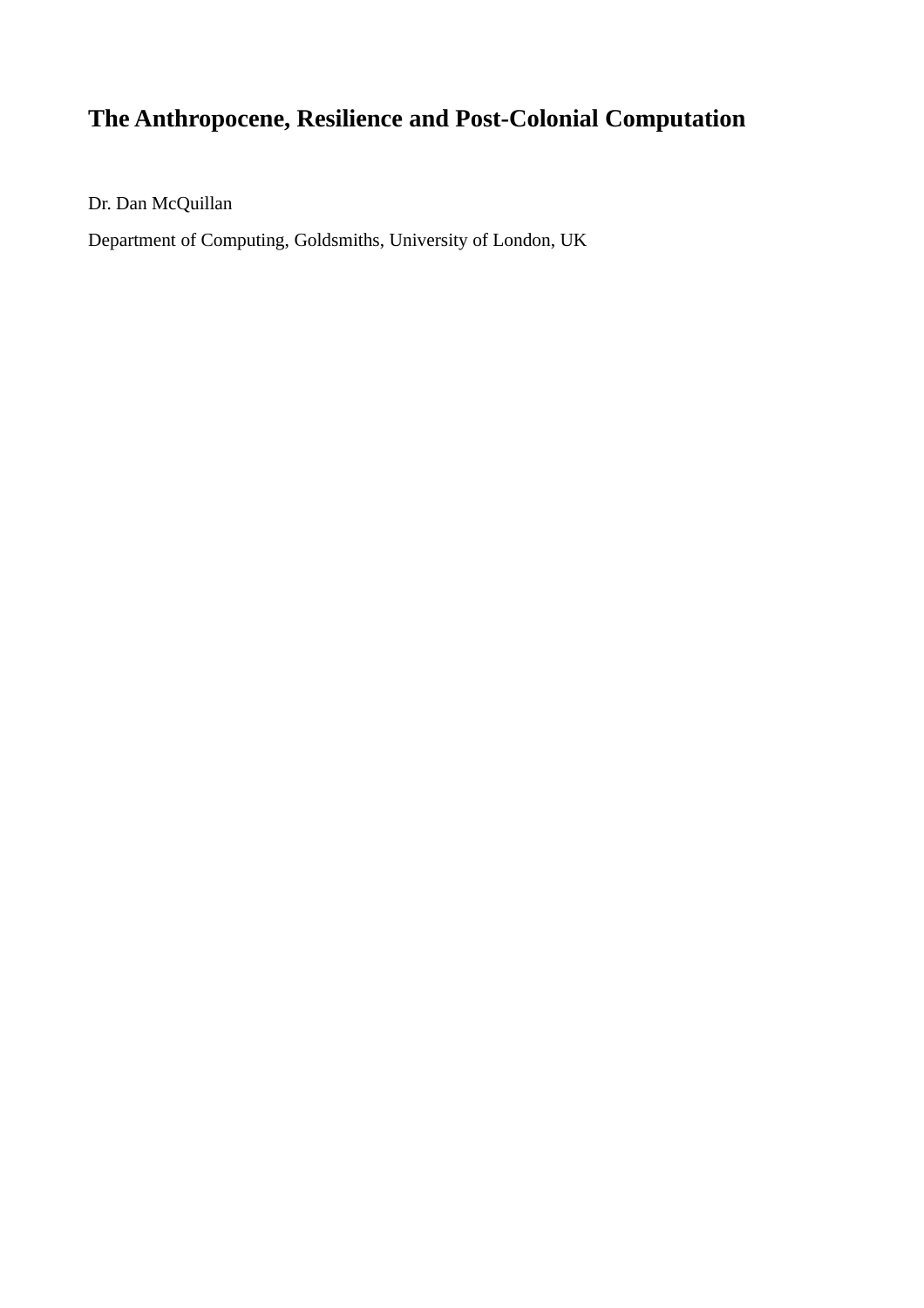#### **Abstract**

What forms of politics come with the contested ideas of the Anthropocene and resilience? Rather than taking these ideas as a given and looking at their political consequences, I will ask what politics enters at their points of construction, where they are understood as being constructed computationally. This allows me to read across from the Anthropocene and resilience to the other forms of computational anticipation that are becoming pervasive at the level of everyday life. As truth claims that depend on algorithms, I will argue that all of these constructions derive their authority from an entanglement of computation and science. Under current conditions, this entanglement brings it's own political tendencies, which can be characterised as colonial. To counter this implicit colonialism I will draw on the feminist and post-colonial approaches of standpoint theory. I believe this offers an alternative to the current entanglements of anticipatory computation, and allows us to re-work it into a post-colonial politics of algorithms and atmospheres.

### **Computational Constructions, Anticipatory Interventions**

The Anthropocene is geology's attempt to make a motivational statement about climate change. While outlining it's genealogy, my main purpose is not to deconstruct it as a concept but to trace its entanglement with computation. Geology has traditionally assigned meaningfully long periods of time through identifiable changes in the rock record. These epochs are of the order of millions of years long, and were an essential way to order the passage of time in the geological record before there was the possibility of radiometric dating. The idea that human geophysical influence is significant enough to warrant its own epoch has been gathering pace since the 1980s (Edwards, 2013), although critics argue that naming the Anthropocene is unnecessary because there are many other ways to measure human influence on the biosphere (Scourse, 2016). They contend that the Anthropocene is a misappropriation of stratigraphic methods because affirming the importance of tackling climate change is not the role of the geological column (T. Brown, 2014). Nevertheless the idea now has scientific credibility and institutional backing, and a 2016 paper in Science determined that the current era is both functionally and stratigraphically distinct from its predecessor, the Holocene (Waters et al., 2016). But whatever the motivation, you can't start a new geological layer without a clearly defined base layer. So stratigraphy still faces the question of how to identify the smoking gun of humankind's destructive influence; is it the transition from hunting to farming, the moment Columbus arrived in America, the industrial revolution, or perhaps atomic weapons testing in the 1960s?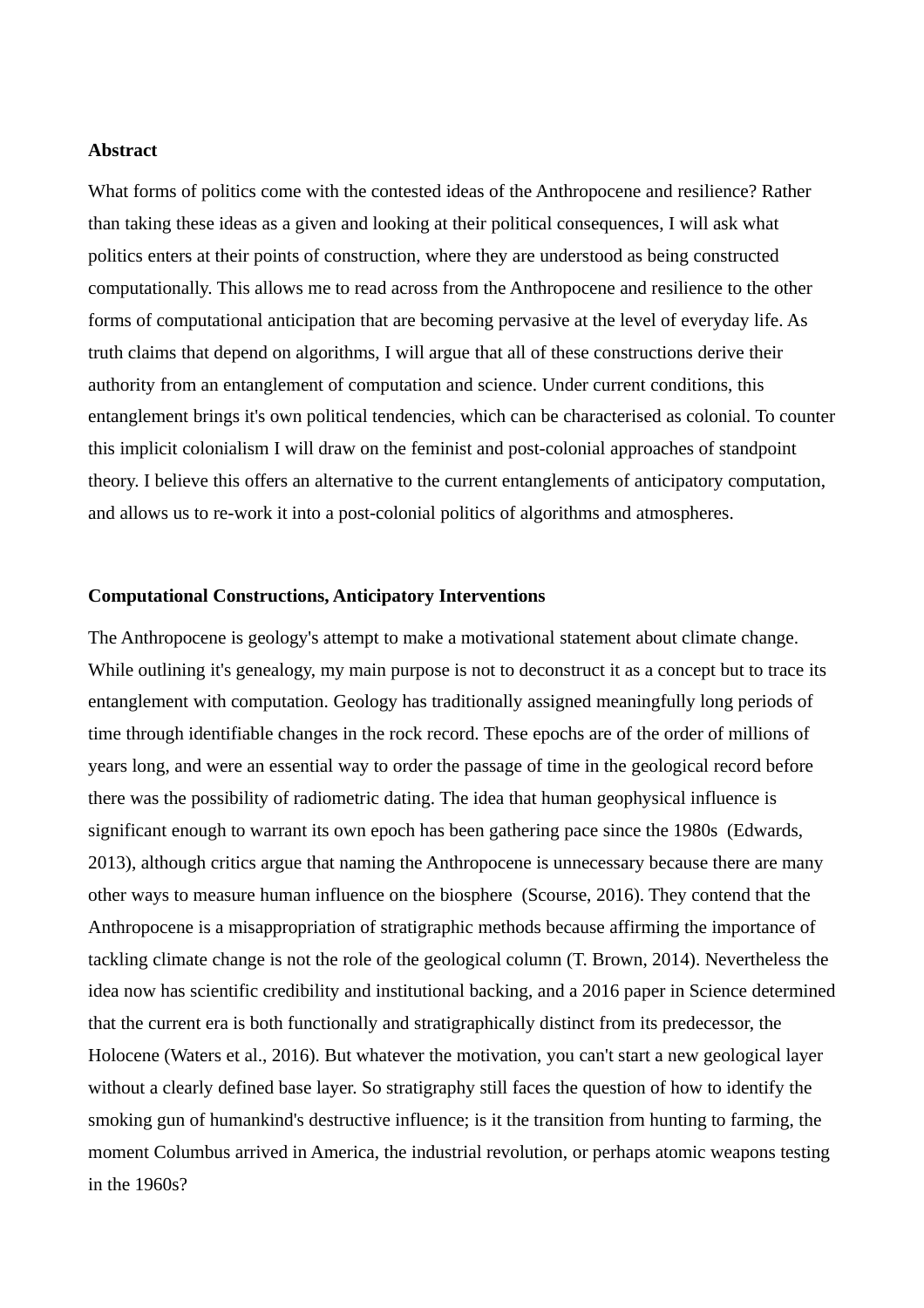The Anthropocene Working Group is an officially constituted subcommission of the International Commission on Stratigraphy which has been working for some time on a sufficiently unique identifier. It recently published a paper in the journal Quaternary International proposing that the fingerprint of our collective alteration of the Earth as a geological as well as ecological system is the date of the Trinity nuclear test; the first atomic weapon explosion (Zalasiewicz et al., 2015). The stratigraphic marker is the rise in radiation levels in the rock record due to the above-ground nuclear tests of the 1950s and 1960s, when one bomb was detonated roughly every 10 days until the test ban treaty limited further atmospheric fallout. The majority of members on the panel therefore agreed that the date of the Trinity test, July 16th 1945, would be a "practical and effective" choice of base layer. But the wedding of the Anthropocene to the nuclear age in this way is a post-hoc step that somewhat obscures the fact that catastrophic man-made climate change only became thinkable in the first place through the entanglement of nuclear weapons and computation.

Since the 1970s there had been recognition that aerosols posed a risk to climate stability that was opposite to the effects of carbon dioxide; a sufficiently increased concentration could cause a decrease in global average temperatures. In 1982, Paul Crutzen & John Birks published the book 'The Atmosphere after a Nuclear War: Twilight at Noon' (Crutzen & Birks, 1982). They used twodimensional computer models, which were the apex of climate modelling at the time, to predict what later became known as Nuclear Winter; a global darkening and cooling due to the smoke and particulates generated by firestorms following a nuclear exchange. In the midst of the Cold War, the prospect of a planet endarkened by nuclear conflict made human-induced damage to the atmosphere seem like a real and immediate possibility, which paved the way for subsequent public alarm about climate change. After the end of the Cold War, national laboratories in the USA who had been equipped with supercomputers in order to to model nuclear weapon yields, and were facing a loss of purpose, switched to climate modelling (Edwards, 2012). This made use of a lot of the same expertise in large data sets and atmospheric physics. In 2000 Paul Crutzen first used the term 'Anthropocene' to describe the influence of human behaviour on the Earth's atmosphere, and became one of the concept's most influential popularisers and advocates (Crutzen & Stoermer., 2000). The idea of the Anthropocene is built on a bedrock of supercomputing and climate change modelling. As we shall see, computing has also shaped the idea of resilience, a concept which has become increasingly important as a response to the climate crisis, amongst other things.

The idea of resilience comes from Holling's original 1973 paper on ecological systems (Holling, 1973). He was looking at the balance of predator and prey, and replaced the simple idea of dynamic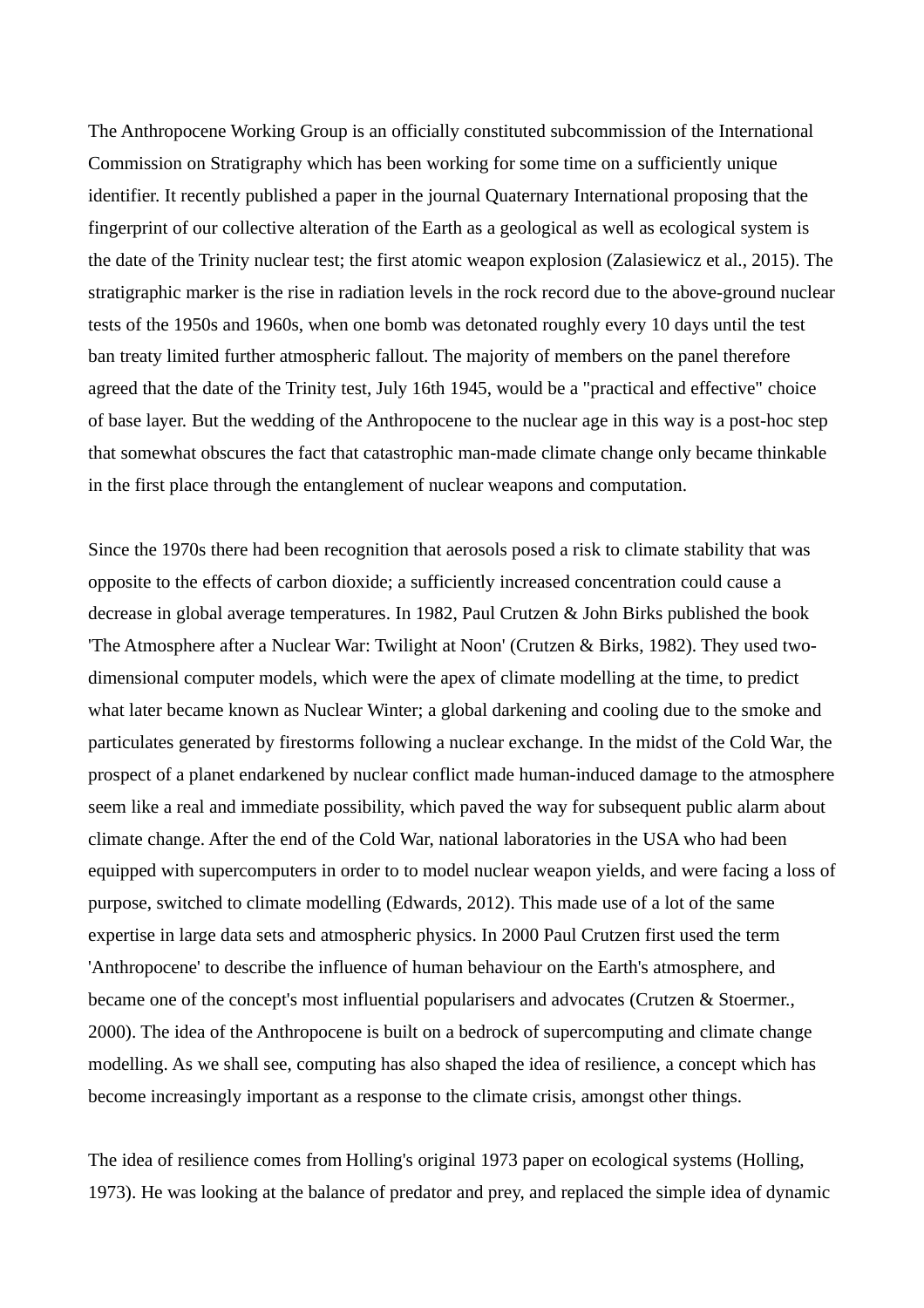equilibrium with abstract concepts drawn from systems theory and cybernetics. His seminal insight was that the population of antelope drooping by 80% is not necessarily a sign of ecological disaster, but an adaptive shift. Complex systems have multiple equilibriums, and movement between these is not a collapse of the system but rather an adaptive cycle. The system persists, although in a changed form. His approach was a watershed not just because of its embrace of complexity but because of its abstraction; rather than a description of nature rich in naturalistic observation, his paper posits a hypothetical model of predator-prey relations characterised as "trajectories in the phase plane". This was not only a mathematical but a fundamentally computational shift in understanding population dynamics. The field from which it sprang, systems ecology, had grown from ecologists engagement with the new ideas of cybernetics in the 1950's (Wiener, 1988) and systems analysis in the 1960s (Watt, 1962). Recognizing the complexity of ecological processes, the advocates of this approach wanted to strip away the simplifying assumptions of population ecologists, and were able to do so by embracing the mathematics and using computers to run simulations. Systems ecologists "need...training in mathematics and biomathematics but also FORTRAN and systems analysis" (Watt, 1966), where the FORTAN computing language was itself created by an IBM computer scientist who wanted to make it easier to compute nuclear missile trajectories (Bergstein, 2007). Going down the road of computational analysis changed Holling's own characterisation of resilience from something intuitive that might resonate with the emerging environmental movement to something specifically systems oriented and computationally grounded.

Given that the message of resilience is 'the system persists, although in a changed form,' it is perhaps easy to see how it has become a governing idea in our current era of permanent multiple crises. As a form of governmentality it constitutes us as resilient populations and demands adaptation to emergencies of whatever kind, whether it's finance, environment or security. This idea of resilience is not the colloquial idea of an ineffable quality that enables some people to bounce back from stress and adversity, but a systems approach that has migrated sideways from the science of ecological systems. It is a holistic yet abstract view that sees society's mesh of population and infrastructures as a complex system with adaptive cycles. A system that is robust in the sense that radical changes are not necessarily catastrophic if they are movements between alternative equilibria and resilience is, in essence, this higher-level adaptation. Its 'good' is not measured in the cost of that adaptation but in the persistence of the system. In governmental practice, one of the main engines of resilience is the accelerated conversion of social systems to Hayek's self-organising complexity of markets, with military intervention at the peripheries where this resisted (Dalby, 2013).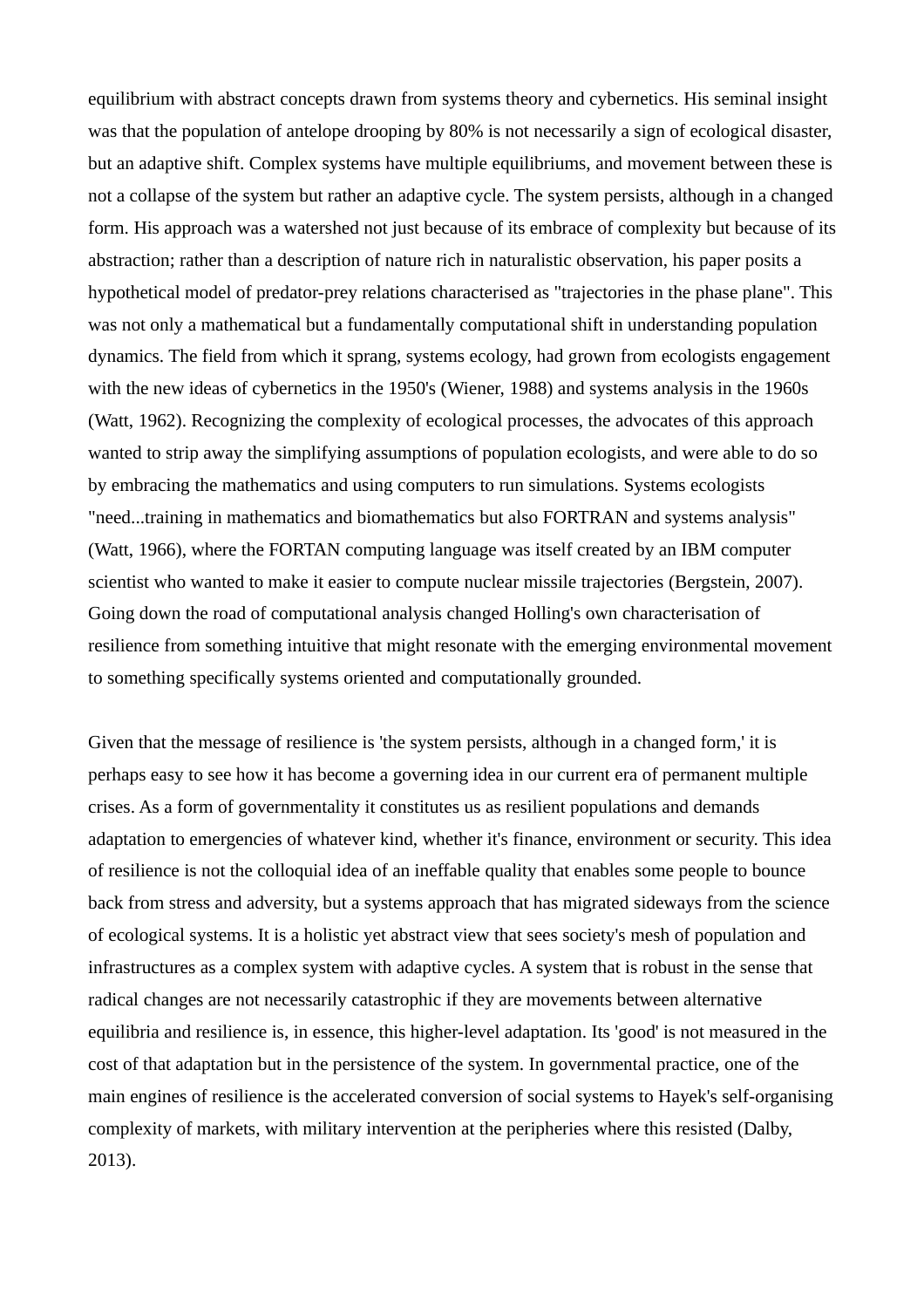Such is the appeal of resilience in our securitised times that it became a mantra for the US Department for Homeland Security: "Ensuring Resilience to Disasters" was listed as a core Homeland Security Mission; and the National Infrastructure Protection Plan had the goal of "protection and resilience" (United States Department of Homeland Security, 2010). The systems view of populations drawn from Holling's work has meshed with a systems view of infrastructures derived from the Cold War, where the emphasis was to understand how distributed infrastructures could survive nuclear attack; the same thinking which funded research in to packet-switched networks and hence the birth of the Internet (Galison, 2001)It has become a tool of strategic planning not only because of its narrative relevance but because the production of collateral data by so many other daily and commercial activities allows resilience to be modelled and predicted. Resilience's socio-technical utility can be seen in the way the Secretary of Homeland Security was able to apply it simultaneously to people and material systems when talking about her department's work to "strengthen the resilience of…infrastructure, computer networks, and of…communities and citizens" (Napolitano, 2010). Computational methods such as Social Network Analysis are seen as predictors of community resilience to disasters (Magsino, 2009) and this modelling of resilience is carried out through large scale computational simulations of disruption in the Department of Homeland Security's National Infrastructure Simulation and Analysis Center at Los Alamos and at the Sandia National Laboratories (Sims, 2010). Resilience has become an algorithmic predictor of social vulnerability, embedded in structures that incline towards preemptive intervention.

Resilience and the Anthropocene can be seen as grand narratives of crisis, played out at the level of populations and the planet. However, in this reading, they are closely correlated with emerging effects at the level of lived daily experience; effects which we might call algorithmic governance. I have argued that both the Anthropocene and resilience are tied to computation, as the matrix from which they emerged and as the means through which they can be thought. The consequences of their calculations are calls for anticipatory intervention. This mode of acting, of algorithmically driven prediction and preemption, is becoming present in many other areas of our lives. Our actions in the world encounteg an ever-increasing number of digital touch points, giving rise to data which can be enrolled in computational modelling and decision making. These ripples, which make our passage visible to machinic structures, are generated by websites, smartphones, financial systems, transport systems and the widening network of the Internet of Things (Mayer-Schonberger & Cukier, 2013). The data points recoro our shopping choices, viewing preferences and social networks, our friendships, our journeys and our political leanings. These streams of big data are drawn through the analytic sieve of datamining and machine learning, and meaning is assigned through finding clusters, correlations and anomalies that can be used to make predictions (Ng,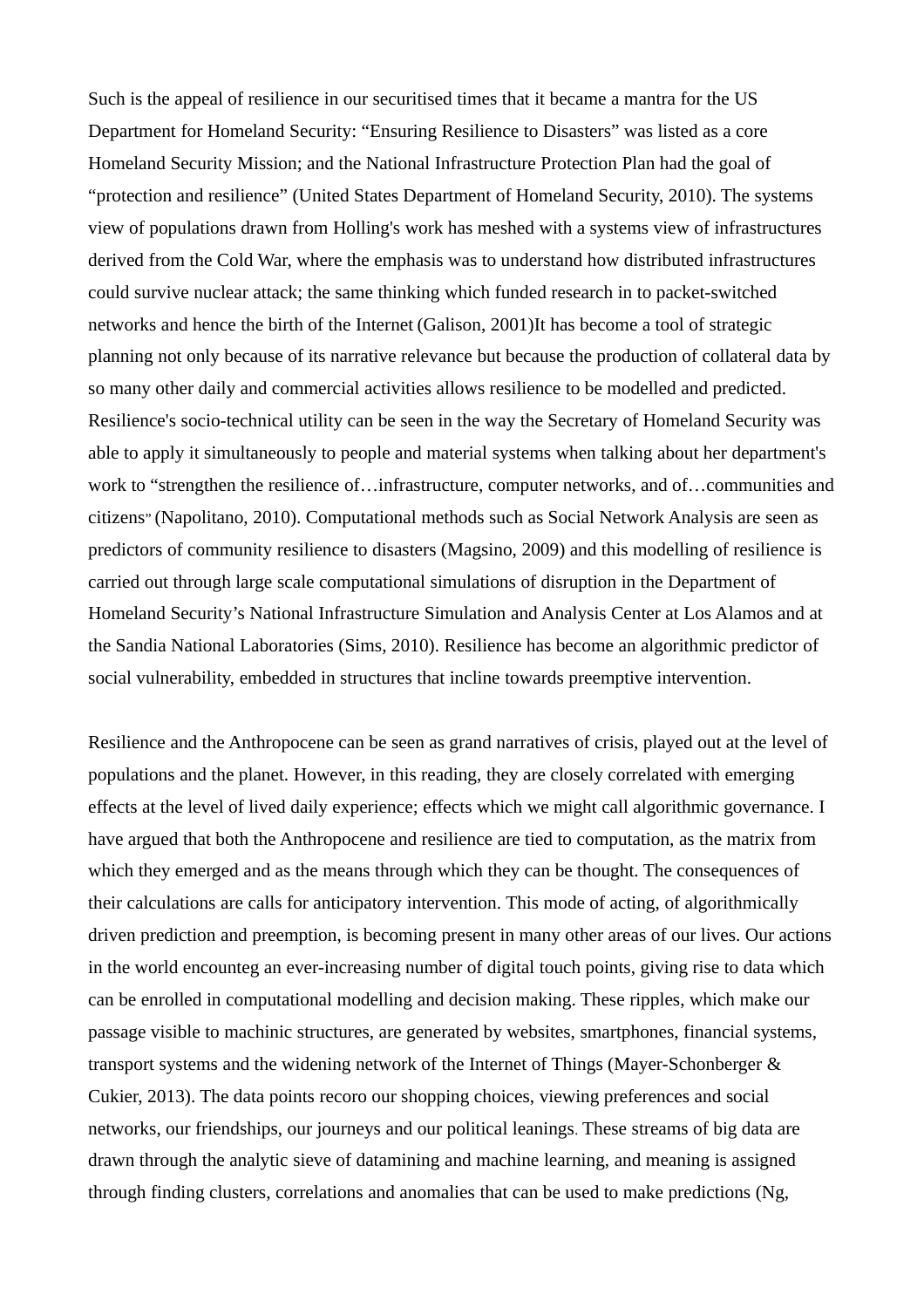2016). The original commercial application of datamining was to predict the next set of supermarket purchases, but the potential for prediction is becoming prevalent wherever there is the notion of a risk which can be computationally calculated.

Algorithmic prediction drives the domination of high-frequency trading in contemporary stock markets (Nestler, 2014). It is also used to make decisions about pay day loans of a few hundred pounds (Morozov, 2013), where your correlation with a social network of poor debt repayers makes you more likely to get the loan on the basis that you can be subjected to a future of punishing interest rates. Datamining is present in the workplace and is used in the human resource departments of large companies like Wal-Mart and Credit Suisse to predict which employees are 'flight risks' (Silverman & Waller, 2015). Data analytics are also active on the streets; in some US states, police stop and search is targeted by prediction software like PredPol. Like resilience, predictive policing is an example of what we might call algorithmic slippage, where in this case "the same mathematics that predicts aftershocks from an earthquake is applied to the prediction of crime" (PredPol, 2015). According to the company, their software is twice as successful at predicting the blocks in which the next petty crimes will take place as human methods. Machine learning is starting to find traction in the most intimate and critical areas of social policy, such as the potential for preventing child abuse. In New Zealand, the government commissioned algorithms to predict which families are likely to abuse their children. The proposed solution uses Predictive Risk Modelling based on 132 different variables (Vaithianathan, 2012) and, "in the top decile... was 48% accurate in terms of prediction of substantiated abuse within the child's first five years of life" (Keddell, 2015). Although the implementation of this algorithm was halted by the ministry because of concerns about the way frontline workers would act on the predictions ('Govt halts abuse prediction study', 2015) there is a growing industry of predictive analytics solutions for child welfare (M. S. Brown, 2016).

The potential for anticipatory intervention is also entering everyday life through the arrival of the so-called smart city (Hollands, 2008). The smart city consists of pervasive computation in the urban fabric, which posits continuous adaptation through a cycle of sensing-computation-actuation. Heterogeneous data streams from sensors are processed in to a dashboard of metrics that triggers automated changes. Although the primary goals of the smart city are expressed in terms of social efficiencies such as frictionless journeys to work and to the shopping centre, it has also acquired an environmental mission. Consumer smart meters, Nest home thermostats and their industrial equivalents are seen as ways to optimise energy use (VanHemert, 2013). Speed limits and traffic lights are manipulated to modify car exhaust emissions in near real-time (Bielsa, 2011). Through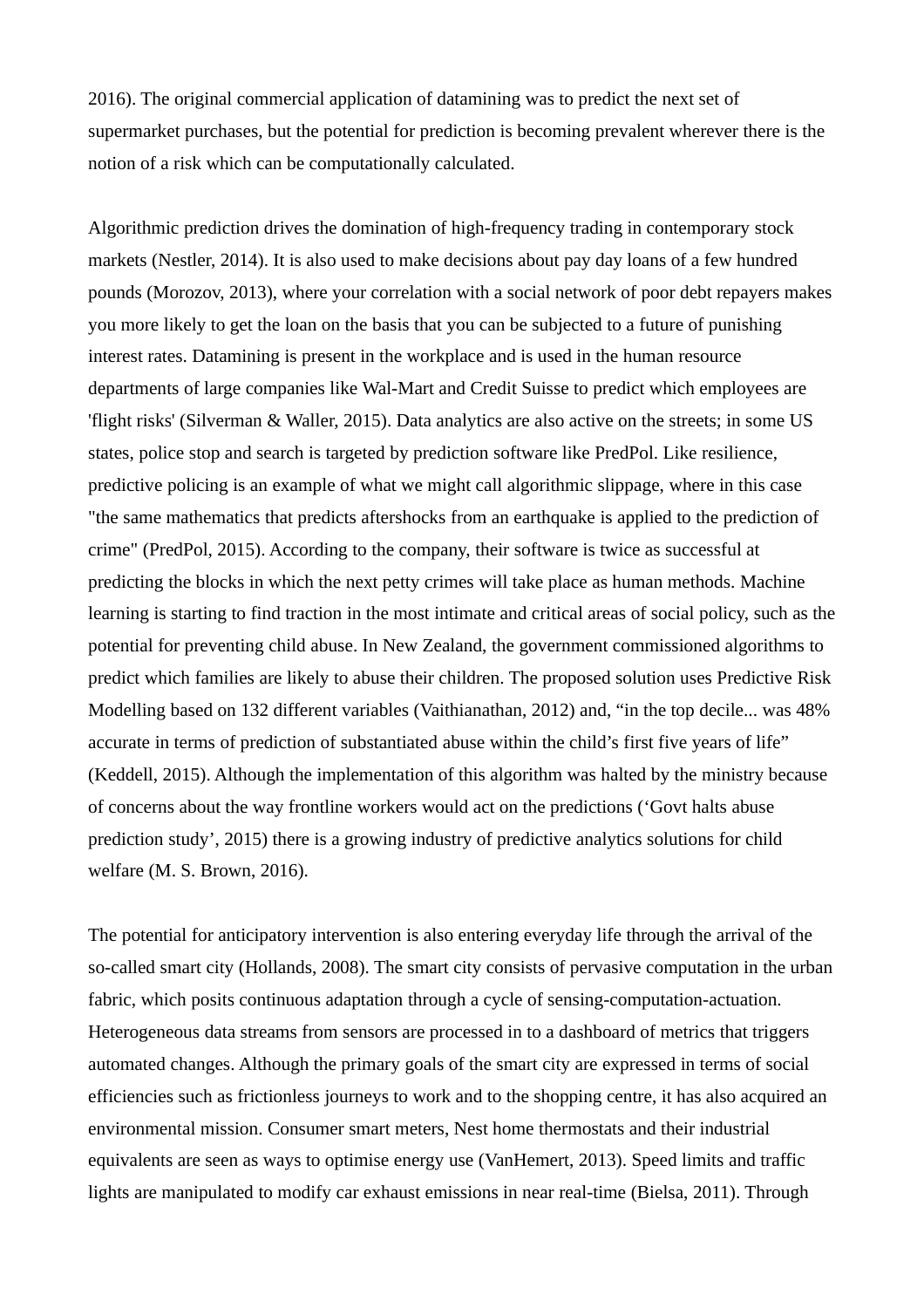claims to energy efficiency and the reduction of emissions, the smart city is being held up as a boost to environmental sustainability and a response to climate change. Continuous adaptations are made to optimise flows with respect to the higher parameters of smoothness and greenness. As a multidimensional complex system constantly moving between temporary states of equilibrium, enrolling data both from individuals and infrastructures, the smart city becomes a climate-friendly manifestation of high-frequency resilience and a platform for algorithmic governance.

What, though, are the politics of these interventions? By probing us for proclivities of which we may or may not be aware, algorithmic governance seems to offer an apparatus with traction on security, public health and energy use. Real-time interventions plot a path where risks are preempted. But, as Brian Massumi says, this kind of preemption acts not to inhibit a future event from taking place but rather to bring the future into the present as an effect. "Preemption does not prevent, it effects. It induces the event, in effect. Rather than acting in the present to avoid an occurrence in the future, preemption brings the future into the present." (Massumi, 2005, p8). Algorithmic preemption is effect without a cause. It is action actuated by patterns; the agency of pattern finding, probabilistic algorithms that substitute correlation for causation. The juridical basis of most societies is that if we are to be judged, we should at least know the grounds. The problem is not only that algorithmic governance introduces judgement by guesswork, as probabilistic algorithms will necessarily produce false positives, but that the nature of machine learning and big data mean that the conclusions are not necessarily reversible to human reasoning. The millions of pathways summed over, and their processing by matrices of correlation, simply can't be unpicked by hand. As a result "data mining might point to individuals and events, indicating elevated risk, without telling us why they were selected" (Zarsky, 2013, p1519). The politics of predictive algorithms is the unceasing projection of predictive patterns on to forms of life; a calculative imaginary that selects allowable forms of emergence. Thus algorithmic governance functions in the world as a form of biopolitics.

## **Biopolitics, Entanglement**

Biopolitics, as defined by Foucault, describes the emergence of a new mode of power that is concerned not simply with being able to kill opponents (as in sovereignty) or with disciplining populations, but with ensuring that particular forms of life live (Foucault, 2008). Those forms of life become the focus of that which has to be secured as the political strategy. Biopolitics is therefore a form of governance that is hyper-alert to risk, to any threat to the security of valorised forms of life. We can see that the Anthropocene, resilience and algorithmic governance can all be seen as forms of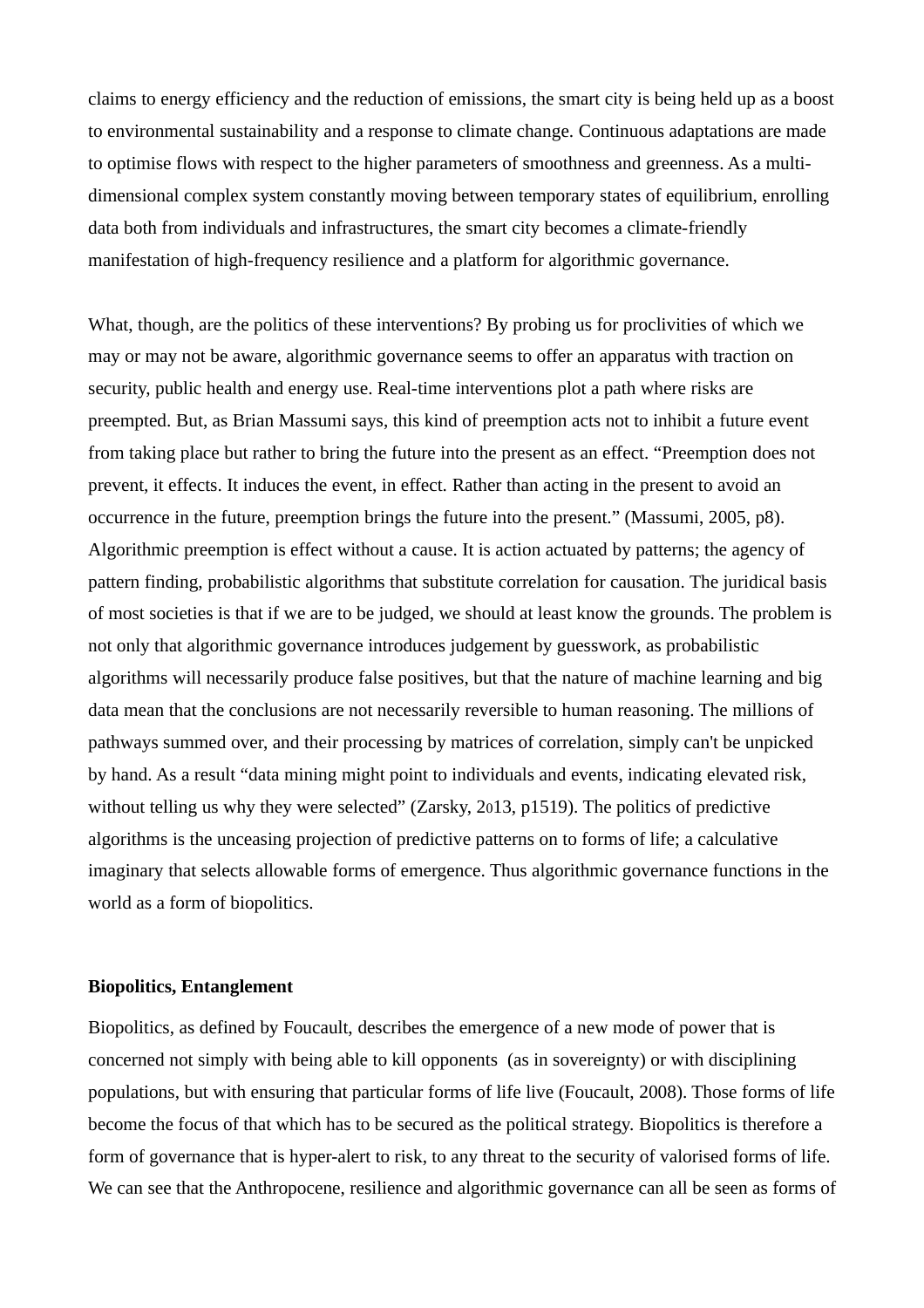biopolitics in operation. They all mandate anticipatory intervention to ensure the sustainability of populations, variously defined. But as Dalby highlights in his discussion of biopolitics and climate change, allowing and empowering certain forms of life to live goes hand in hand with allowing others to die (Dalby, 2013). Inclusion in the envelope of securitised well-being implies exclusion and exception. At the level of daily life, algorithmic governance is made possible by machinic processes that embed a tendency to escape due process and thus to create fluctuating states of exception, in the sense defined by Giorgio Agamben (McQuillan, 2015). And climate change is predicted to bring the risk of climate refugees, populations external to the protected object of biopolitics which threaten it and are therefore subject to sanctions such as exclusion, detention, and military intervention. It is in the borderlands of biopolitics that we see Foucault's point made clear, that " ...we need to see things not in terms of the replacement of a society of sovereignty by a disciplinary society and the subsequent replacement of a disciplinary society by a society of government; in reality one has a triangle, sovereignty–discipline-government, which has as its primary target population as its essential mechanism the apparatuses of security" (Foucault, 2008). So computationial constructs which call for anticipatory intervention, forms of biopolitics that become thinkable through computation, are entangled with the exclusion of the Other. Contemporary forms of life which are disallowed, which are allowed to die rather than allowed to live, can be defined as those outside the algorithms.

How can computational constructs acquire sufficient authority to play this lead role in biopolitical regimes? I argue that this is based on the entanglement of computation and science. In the culture of the modern, empirical science is unchallenged as the most authoritative form of truth. Science is still regarded as a machine for the production of these truths, through measurement, experiment and the testing of hypotheses, and the body of scientific knowledge is seen as increasing over time so that it asymptotically approaches a full understanding of the real. In order to unpick the way this has become inseparable from computing, we need to look at the level of data and calculation. Science as always been based on data, in the form of its observations and experimental measurements, and this data is manipulated mathematically to form and test hypotheses. Scientific laws are expressed as mathematical statements operating on the data, where measurable aspects of the material world are seen to obey reproducible regularities. So it is easy to see how computation became central to science, after the emergence of electronic computers post-World War II made the mathematical manipulation of data possible at speeds and scales that were previously unattainable.

But, critically, computing not only extended science through the analysis of experimental results but by providing the facility to model physical systems. The canonical form of scientific investigation is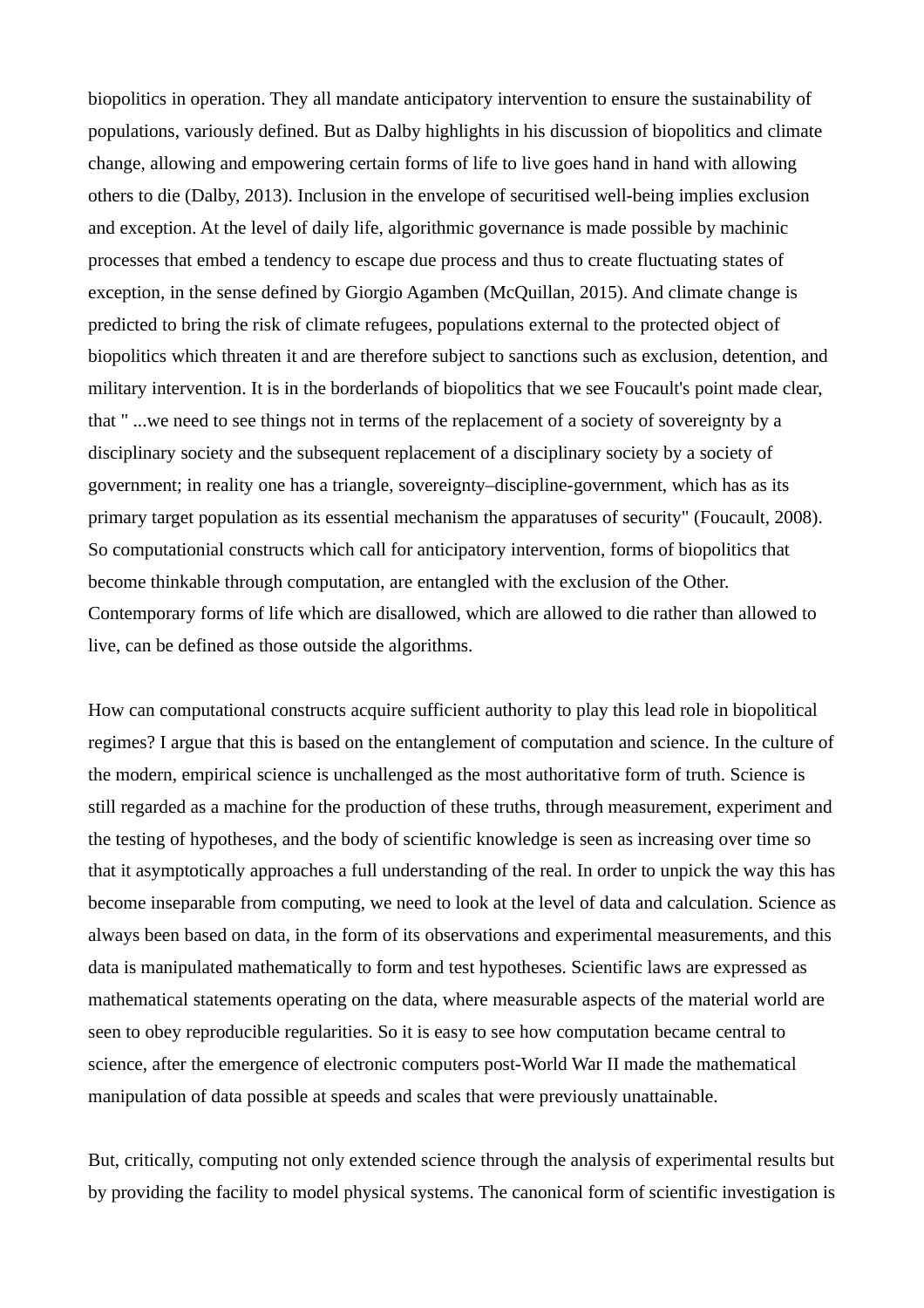to test a hypothesis by controlled experiment where construction of experimental conditions attempts to eliminate variation in important variables other than the one being studied. Running the experiment repeatedly allows a deductive reasoning, expressed mathematically, about the relationship between the varying quantity and the result. Modelling is a way of simulating physical experiment by running computational procedures based on a combination of known physical laws and accompanying parameterisations. The production of plausible behaviour or results from a model are an indication that the assumptions made in its construction, such as the parameters, are justifiable or valid. Computational modelling was first used during the Manhattan Project where Monte Carlo algorithms were used to model nuclear detonations (Metropolis, 1987). Fast forward to today, and the scale and power of contemporary computing resources means that modelling can be used as a way to investigate pretty much any extremely complex system. Creating a model of a system gives the investigator the power to run it under any set of initial conditions and any number of times. In 2012 the European Commission gave a grant of one billion Euros to the Human Brain Project to simulate the brain in a supercomputing cluster (Griggs, 2013). Rather than the traditional scientific approach of reductionism, investigating the increasingly more fundamental layers of a problem to unveil the basic physical laws, this approach is synthetic; taking an understanding of individual neuron activity and use clusters of processors to approach the scale of brain activity.

When considering the nature of resilience in relation to biopolitics, for example, we should account for the that part of the relationship that comes from the science and computation of complexity. In this was we can see how "the coupling of a novel account of nature produced by the complexity turn within the disciplines of ecology and economics with 'environmental' techniques of government constituted a novel apparatus of power/ knowledge" (Zebrowski, 2013). In the case of climate change, the science would be impossible without modelling. It is impossible to run physical experiments with parallel planets where carbon dioxide levels are different. It is also not possible to separate out one variable, as all of the factors that affect climate are strongly interacting and interdependent. Therefore modelling the Earth's climate is seen as the only way to answer vital questions about the future habitability of the plant. However this introduces its own set of complexities. Models rely on data, but there is a disjunct between available climate observations and the needs of the model. The modelled systems require regularly gridded data points encircling the planet, but actual observations are relatively sparse and very unevenly distributed. They need to be interpolated to correspond to the model data (Edwards, 2013, p. 272). Historical and even contemporary measurements of actual climatological data varies in form and quality and has to be extensively manipulated to fit the needs of a global long-term model. Even with modern supercomputing resources there is a limit to the scale at which the climate can be modelled to make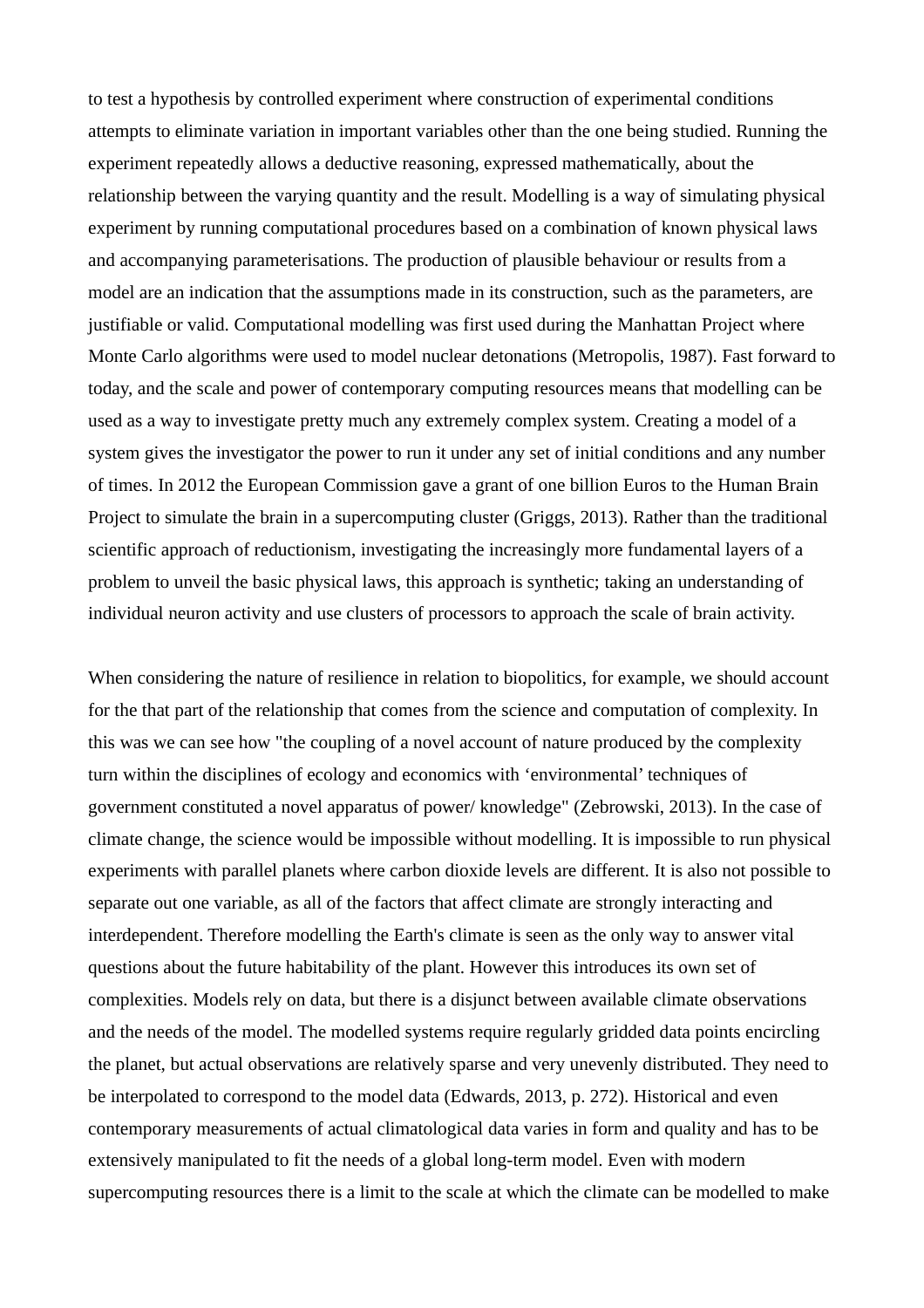it computationally tractable, in other words able to be run in a reasonable amount of time. This means working with grids of between tens and hundreds of kilometres, not modelling down to the level of individual molecules. Therefore so called sub-grid processes, that is physical processes operating at finer resolution, have to be parameterised. While choosing suitable parameters has some constraints in terms of the known physics and the plausible outcomes, it is very underdetermined and, as is typical in computer modelling, the choice of parameters has aspects of a craft as much as a science. Models are fundamentally not experiments, which is why even the Climate Change panel withdrew from calling their results 'valid' or 'verified' (Edwards, 2013, p. 349). At best they are probabilistic indicators which can acquire a level of trust, for example by roughly agreeing with the predictions of other, independent models.

Such an understanding will also give us traction on the more slippery concepts like resilience and algorithmic governance that are spawned by science-computation but have a political half-life far beyond their boundaries. The resilience of resilience is an object of inquiry by scholars, who seek to understand its adaptive spread as a key term in contemporary discourse. In his paper 'What kind of thing is resilience?' Anderson considers the fact that resilience, whatever it is, is everywhere. It has proliferated across many areas and is described in many ways; as "'ethos', 'programme', 'ideology', 'concept', 'term', 'governing rationality', 'doctrine', 'discourse', 'epistemic field', 'logic', 'buzzword', 'normative or ideal concept', 'strategy of power' and so on". Anderson's assertion is that taking this diversity seriously prevents a premature simplification; an erasure of difference that produces a single target for critique, especially the 'consoling' story that resilience is fig leaf for neoliberalism. It may therefore be the case that more empirical work is needed to grasp the generality and specificity of these 'resiliences' that never appear in a pure form, and absorb varying amounts of their precursors (preparedness, risk-based logics). But the argument of this paper is not that resilience is a single concept; rather, that this very diversity can be connected to the contribution of science-computation. The computational construction of Holling's resilience creates an object with the hardness of scientific authority. Dropping this in to the complex waters of the social creates ripples that are still spreading outwards. The hubris of constructing a highly reactive political concept under the banner of objectivity is typical of the science-computation matrix, and a similar proliferation across domains of life is happening with 'algorithms' and 'big data'. In this way, the proliferation of resiliences is a case study for the multiplication that politically active ideas can gain from having scientific and computational backing.

The fact that so much modern science is based on complex computer modelling has raised concerns.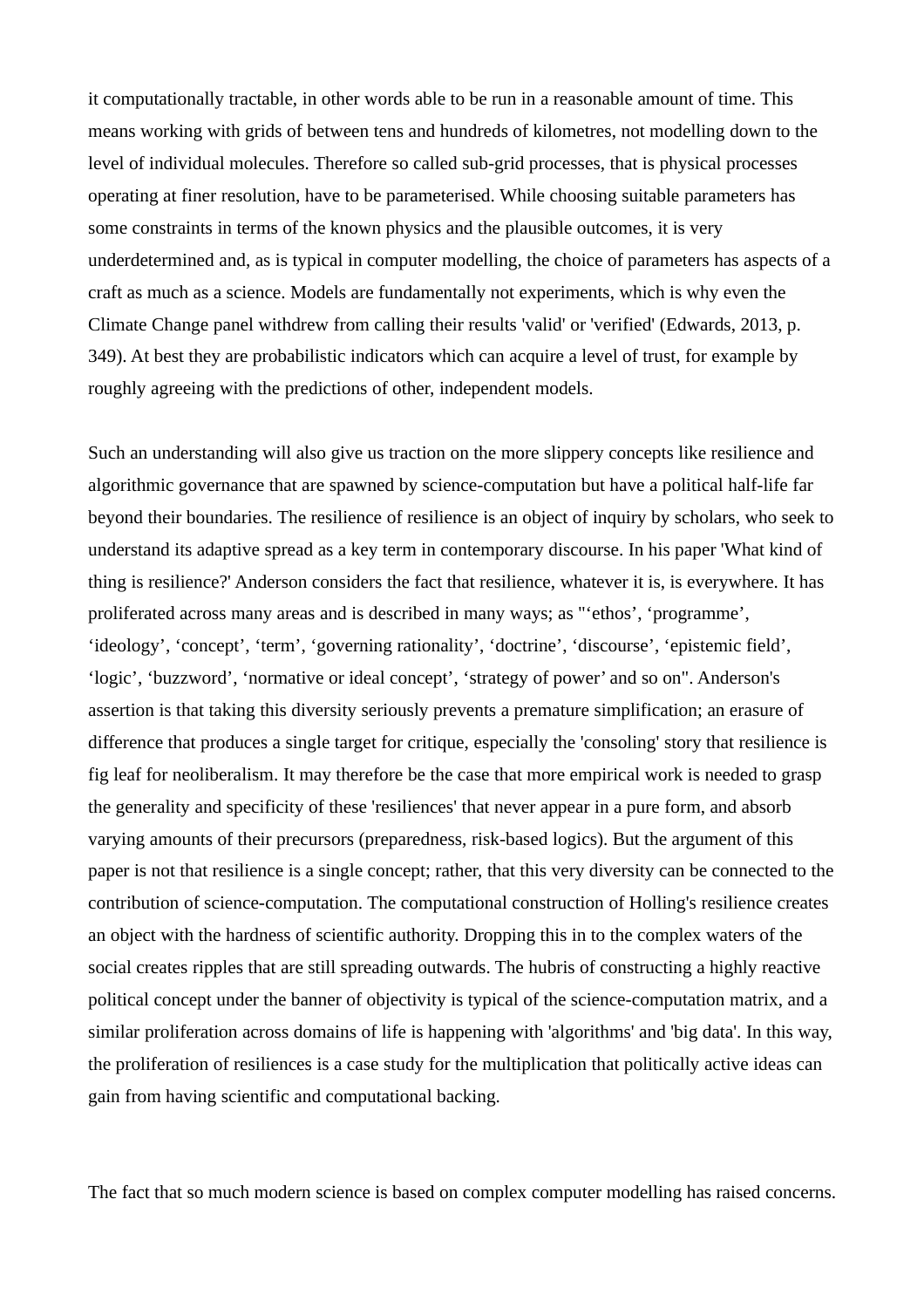Critics of this general approach feel it is diverting from actual science because of the choice to scale a model, like the Human Brain project, rather than to form a testable hypothesis. They point out that modelling is not only a potential dilution of science but an introduction of a new set of complexities, the computational. Where the success of science during the Enlightenment was to discover a relatively simple set of physical laws that successfully predicted nature's patterns, the vast computing resources we now use have their own emergent complexity. "For few hundred years science was about taking things apart and understanding them, technology was about putting stuff together to do things that we wanted. Now the stuff we are putting together is so complex there's a new science, of understanding the complex behaviour of our devices" (Mirsky, 2012). In science itself the status of modelling is still a topic of lively debate. But without waiting for that debate to be resolved, and without the counterweight of the scientific community, the use of predictive modelling is spreading like a forest fire through social life, feeding on the dry tinder of big data. At least in the case of climate models there are well-founded rules for constraining the outcomes through the internal consistency of the physics and the peer review of the International Panel on Climate Change. But, as we have seen, social modelling is not subject to the same restraints. Resilience models are derived by migrating a systems analysis sideways from its ecological origins and away from the restraints of empirical science, while in the emerging field of algorithmic governance the tether to causality has been severed completely. Computation as an instrument floods Enlightenment habits with so much data that it shifts the balance away from hypotheses and introduces it's own opacities in to the heart of the process. But rather than finding a way back out of this maze by claiming a means to sever pure science from computation, I will argue for an understanding of the politics of science-computation as a basis for adopting a different approach to both. An understanding of the politics of their action in the world as science-computation can be gained by looking at pre-existing critiques of science itself.

Thomas Kuhn's publication of The Structure of Scientific Revolutions in 1962 made several influential claims about the naive view of scientific progress, arguing that instead of linear progress scientific fields undergo periodic 'paradigm shifts' which allow new modes of understanding which would have been considered invalid before (Kuhn, 1996). New and old paradigms are incommensurable; that is, embedded in conceptual frameworks so dissimilar that they don't allow the direct comparison of empirical evidence to favour one over the other. Received beliefs form an interdependent network, and theories are underdetermined by the evidence so there are multiple hypotheses that could explain a given state of reality. Thus the idea of scientific truth can never be established solely by objective criteria but depends on the consensus of a scientific community. This means the notion of what is science at any time must be influenced by social factors as it is formed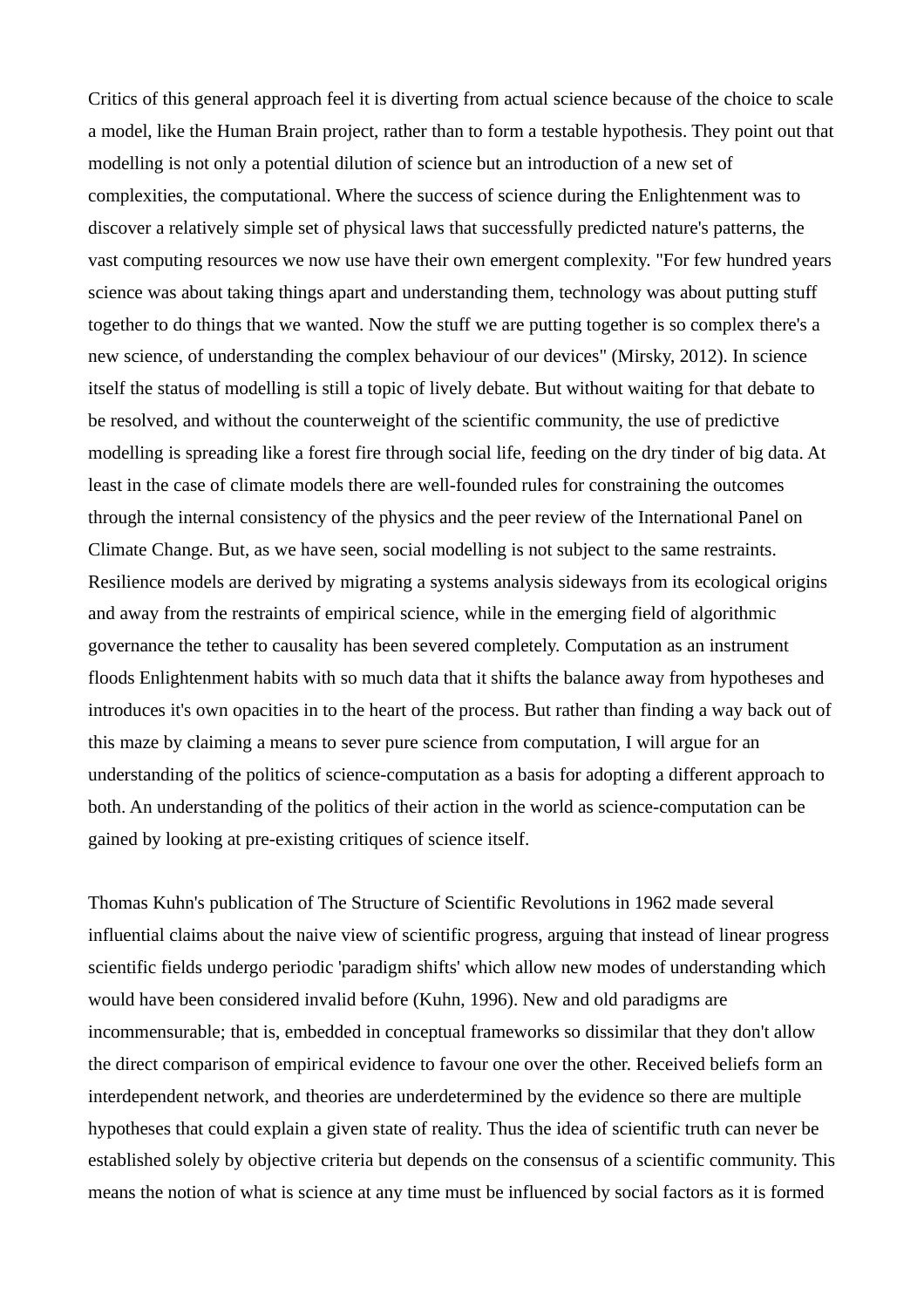within the world view of the participating researchers. In N. Katherine Hayle's formulation, we have a form of 'constrained constructivism' where 'many scientific theories can be consistent with nature's order but no one can be uniquely congruent with it' (Hayles, 2001). This modulation of science by dominant cultural assumptions is particularly visible to those who may have been excluded by them, so it is no surprise that there are substantial critiques of science from both feminist and post-colonial positions. These critiques are not saying that science is making things up, but that science is co-constructed by the natural and the social and changes with the historical social order. They are a direct challenge to the internalist epistemology of science that assumes science can produce a mirror-like reflection of a reality that is already out there and available for reflecting (Harding, 1998).

In the context of computational science, assumptions about mirroring reality not only obfuscate any critique of cultural factors in science but also blind us to the additional layer of constructed assumptions that enter at the stage of computational modelling. All forms of science-computation, whether climate modelling, resilience or algorithmic governance, draw authority from their association with objectivity, the core scientific assumption that there is a separation of reporting from the observer themselves, from their feelings, viewpoints or experiences. While this assumption has been pragmatically powerful for science, the rigorous division of thinking and feeling has, as Levins and Lewontin point out, promoted a moral detachment in scientists which, amplified by institutionalisation, has allowed scientists to work on projects which are dangerous and harmful without 'indifference to the human consequences' (Levins & Lewontin, 2009). This carries over in to computing and computing science, especially as they are focused on the 'how' rather than the 'why', and merges with them in the current wave of science and computation entanglements which starting to have a substantial impact in the world. The idea that the output is objective, because the aspect of life it is applied to has been modelled by some combination of mathematical and scientific ideas and implemented via computing, becomes potentially dangerous both at the policy level and at the level of specific instantiations, where the operator charged with acting on the predictions is likely to carry no epistemological doubts.

#### **Capture-based Colonialism**

I want to be clear about what is at stake; about what kind of politics is emerging from the transversal forms of science-computation that I have described. We can parameterise this politics by drawing further on the post-colonial critiques of science. The post-colonial view is particularly alert to the way that, operationally, science has been implicated in colonialism. The direction of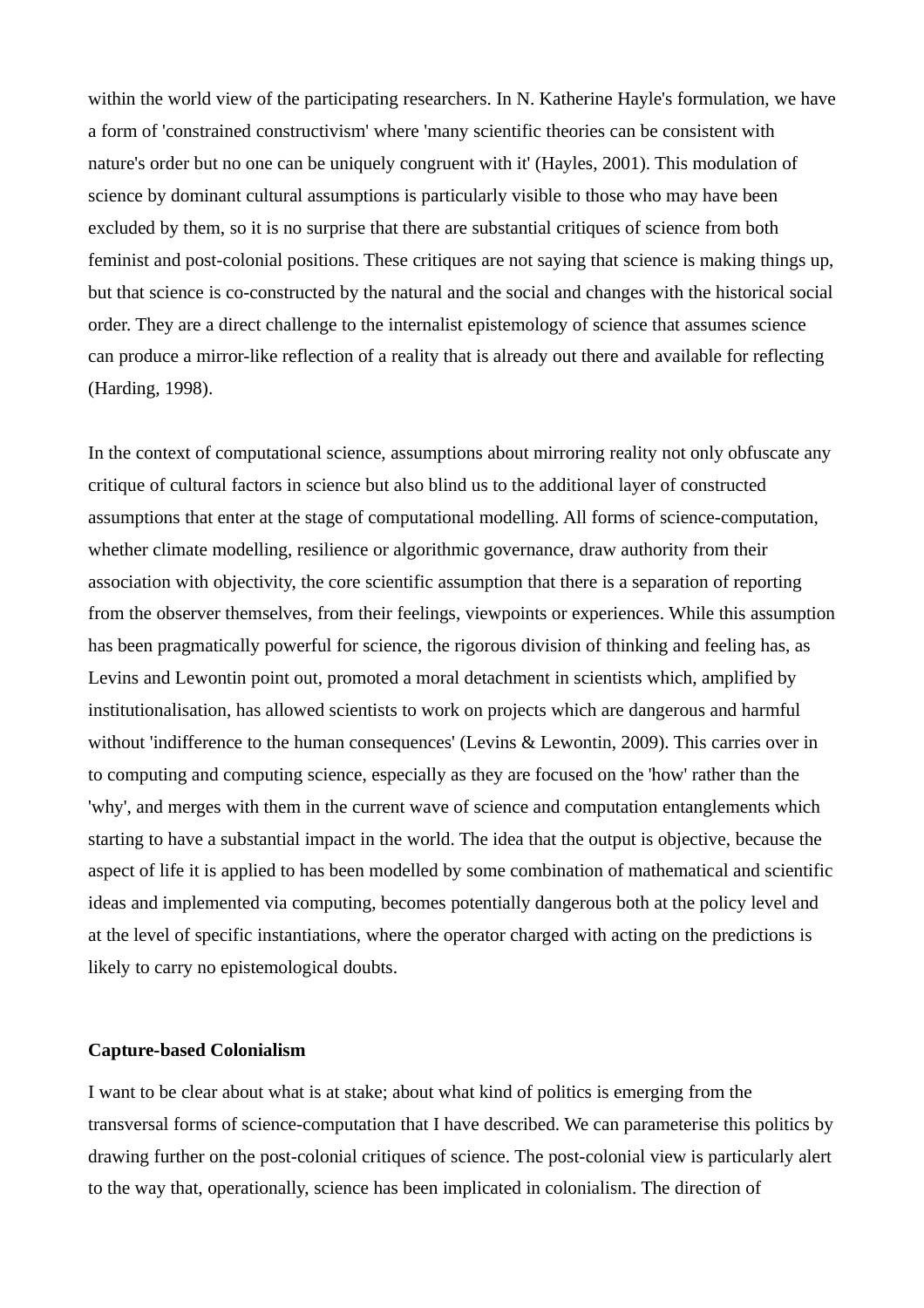development of European science was strongly influenced by the needs of the European expansion and, historically, research topics were often funded not because they were intellectually interesting as such but to solve colonialism's everyday problems, whether of navigation, disease or weaponry (McClellan & Regourd, 2000). The political risk in the entanglement of science and computation is that it will amplify this recessive gene of colonialism. Warning signs can be seen in the policy level discussions which overlay the computational models, one example of which is climate change.

Some indigenous communities and African countries are dissenting voices at the Conference of the Parties (COP) talks on climate change. They are the most vulnerable and will be the first to bear the brunt. Yet they have had little role in bringing about increased levels of CO2, which is the sideeffect of industrialisation, nor do they have the most influential positions at the talks, which are dominated by those same economic powerhouse nations who are responsible for the problem in the first place. When Sudanese diplomat Lumumba Di-Aping, who was the chief negotiator for the G77 group of developing nations at the United Nations Climate Change Conference 2009 (COP15), called a meeting of African delegates to say that "we have been asked to sign a suicide pact" (Whiteman, 2009) by agreeing to accept a two degree rise of global temperatures above preindustrial levels he was broadly dismissed, even though desertification is already fueling war and famine in parts of Africa. Certainty about global warming, and therefore the grounding of the Anthropocene, is based on Global Circulation Models of climate that calculate a single average temperature rise as the key climatological variable. As Adrian Lahoud points out, the consideration of global warming through a single global figure rather than local ones is both a technical and a political decision(Forensic Architecture, 2014). The uncertainty in predicting regional and local temperature rises would be technically more challenging, with greater uncertainties, but the single figure masks the above mentioned politics of varying impact. By accident or design, modelling can reinforce existing inequalities of power. In the case of algorithmic governance, it opens up whole new territories of colonialism.

The first act of colonialism is to capture territory with the objective of extracting value and exerting control. The emergence of algorithmic control as capture was predicted by Phillip Agre when he wrote his 1994 paper on the 'capture model' (Agre, 1994). His observations were based on the introduction of computation into factories and corporate offices but they are even more applicable to the era of big data. The capture model suggests that tracking data can lead to the reorganisation of work and daily life. Studying the stages by which computational logic was introduced in to organisations, Agre described the steps as analysis, articulation, imposition, instrumentation and elaboration. Existing activities are analysed and re-expressed as a grammar of ways in which they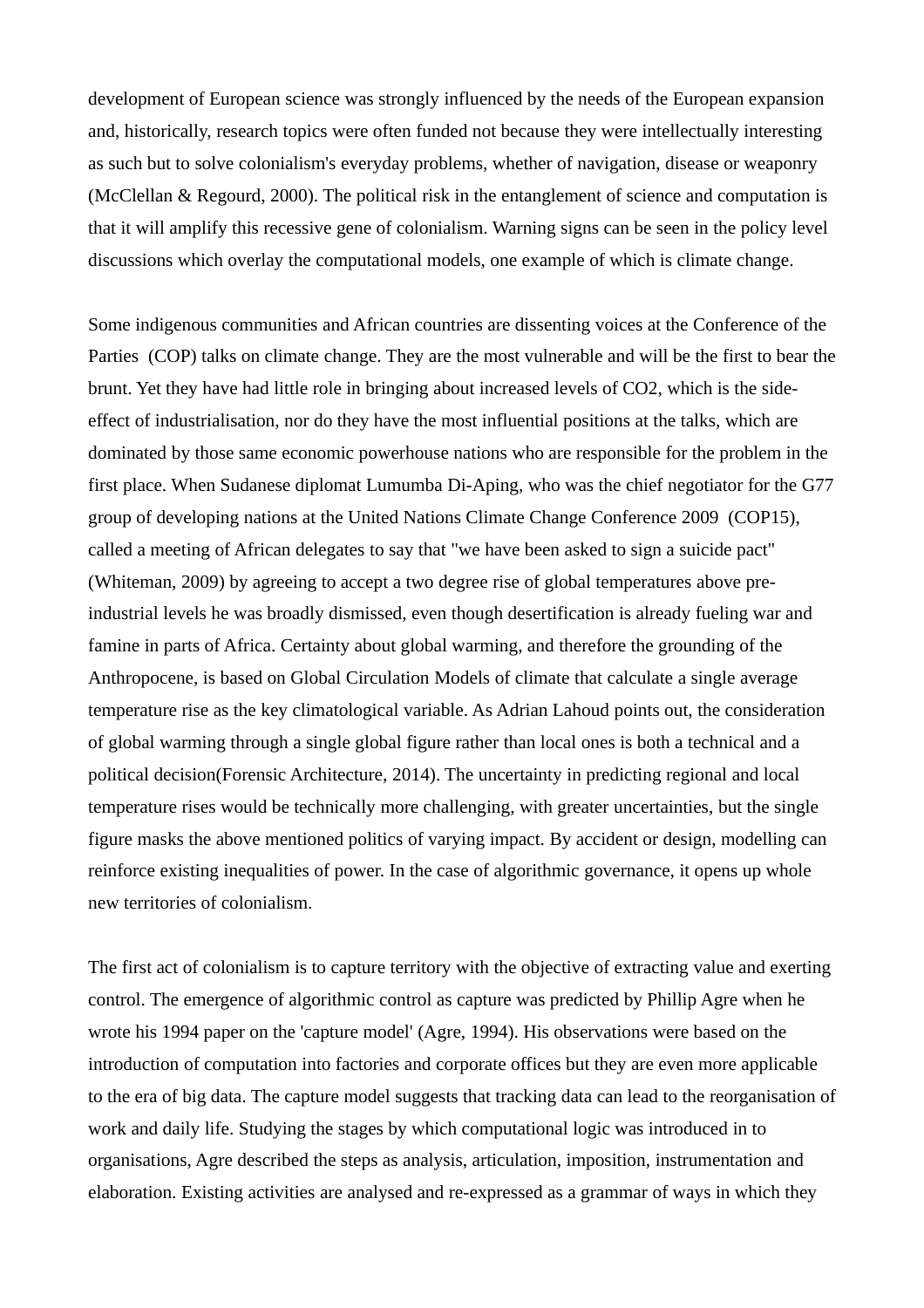can be machinically strung together. The overall model is then imposed and people are required to (re)organise their work so it is parseable in the new grammar. This is instrumented by software that records the activity and other software that analyses it. In the capture model, the captured activity becomes a computational representation of the world. Crucially, while the capture model claims to represent the activities, it actually involves a modulation of those activities to fit with the model and to align with the preferences of those imposing the model. As Agre says, it is "crucial to appreciate the senses in which the imposition and instrumentation phases constitute a reorganization of the existing activity, as opposed to simply a representation of it". Through algorithmic governance the capture model is extended to new areas of life including the social and, through wearables and implantables, the body. The captured data becomes part of the agile modelling of life through machine learning and smart systems, with the object of extracting value and exerting control.

Data capture is, in a real sense, the capture of territory. As in historical colonialism, the effect of capture is to shift the locus of control and decision making. No sooner has a new zone of life become metricated through technical systems than decision making with that data is shifted to the colonial metropolis of the cloud. Another key marker of colonialism is Othering; the process of rendering persons or groups as 'other' and therefore able to be justifiably exploited. This is what data does, in the context of datamining. The datafication of subjects, whether considered as individuals or, to use Deleuze's term, as data 'dividuals' (Deleuze, 1992) that are reassembled in different ways, is the algorithmic equivalent of Othering. The experiences which follow do not flow from a recognition of the subject as a person, of any order, but as a flexible assemblage of data points that flow through the algorithms. We can see some recognition of this emerging order in critiques of Uber's algorithmic management (Rosenblat & Stark, 2015), as drivers experience new forms of force at work and employment starts to include jobs that are "below the algorithm" (Kobie, 2016).

Resilience thinking is the subjectivity of those captured by a complexity that can only be expressed computationally. This thinking arises from the application of resilience to the psychological as well as the ecological, where virtue is in coping and adaptation to the inescapable fact of complex change. Some entities, like the UNDP [url], adopt resilience thinking as empowering because it has a focus on a positive potential of dealing with change rather than treating populations as incapable victims. But while resilience thinking is "geared towards unblocking and sustaining adaptive capacities of individuals and systems" (Schmidt, 2013, p177) its correlate is defusing the concept of other kinds of human agency. The complex system is a relational socio-ecology and "the vast number of system interrelationships lead to unpredictable patterns" have "a dynamic of their own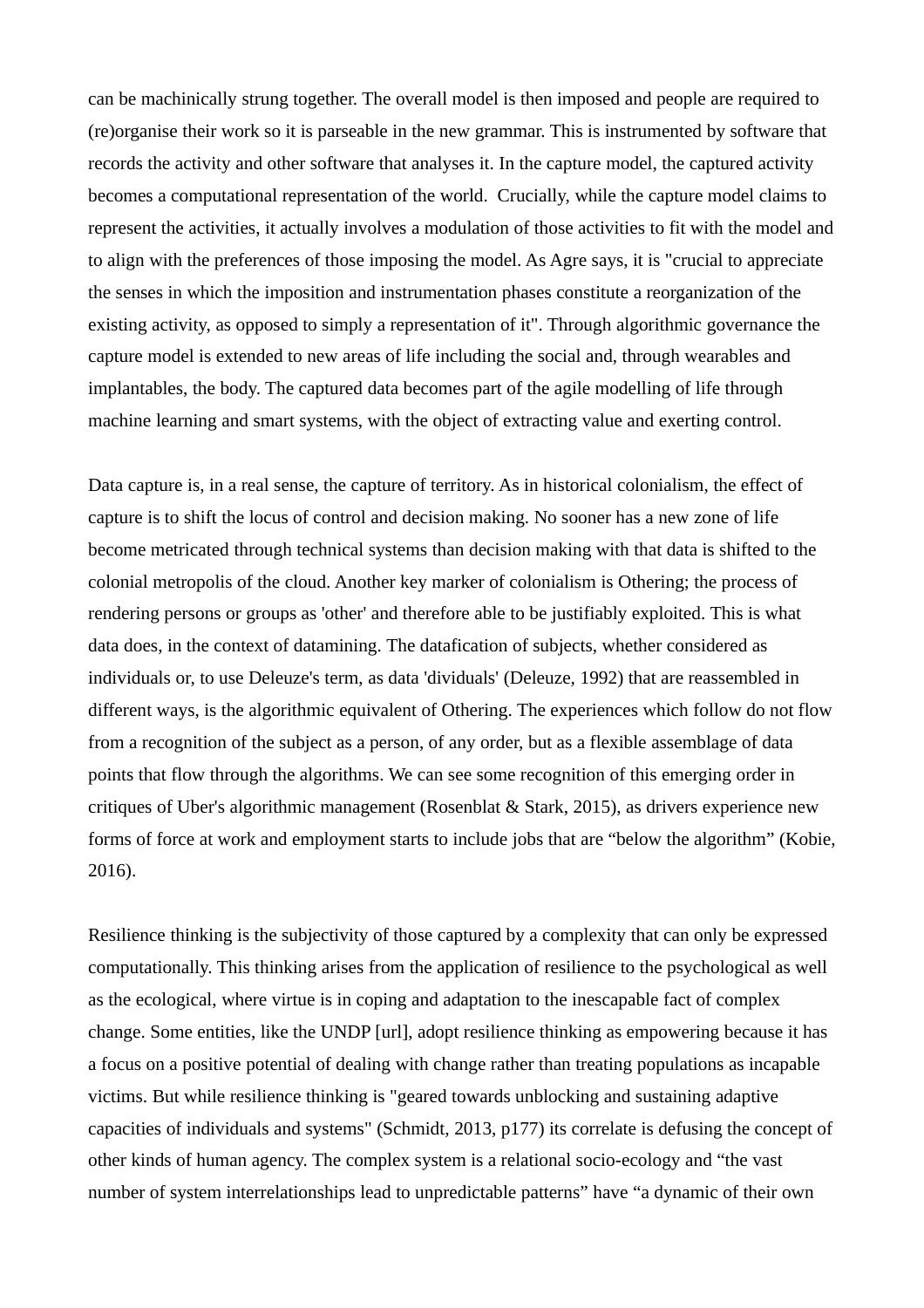that is [only] partly open to explicit human direction" (Baser & Morgan 2008, p16). The distributed agency of an irreducible reality exceeds human apprehension and overflows the idea of an autonomous human subject who could attempt to change it. The new grounds truths are those produced by computational machinery, while "what makes us human and what constitutes the specifically human agency, from a resilience perspective, are not autonomy and the transformation of the external world but the fact that we have an inner life which equips us exceptionally well with adaptive capacities, such as attitude adjustment and expectation management" (Schmidt, 2013, p198). In this light, resilience thinking updates the mentality that Fanon critiques in *Black Skin, White Masks* (Fanon, 2008); it is the colonised mentality of algorithmic capture.

Algorithmic colonialism is the settlement and control of areas of data life by a corporate and government entities. Thus, a colonial politics of computational anticipation can arise from the 'neutral' superposition of science and computation, that is to say, the entanglement of science and computation that doesn't raise any questions about accompanying problems of cultural perspective. Given the nature of the processes involved, could things be otherwise? What challenges can we raise to an undesirable unfolding of consequences through science-computation? The social cost of computation as such is usually challenged through a discourse of rights, that is, on the basis of privacy and surveillance or transparency and accountability. As I have already indicated, the historical challenges to science are more epistemological, especially those from feminist and postcolonial movements. I suggest we extend these epistemic challenges, under the banner of standpoint theory, to address the problematic entanglement of computation and science. This can be mobilised in a practical way to precipitate a post-colonial politics of science-computation.

# **Post-colonial computing**

The current application of science-computation to provide a grounding for culture, that is, for shared beliefs and practices, is exhibiting snow blindness. Dazzled by the power of abstracting the world and manipulating it algorithmically, driven by the intoxicating availability of more and more data, there is no stopping to ask who's reality it is that is being produced. As with science before it, these are seen as questions for other people to answer. The brave new world of Data Science resists the claim that it is anything other than a neutral computational craft which, like the mathematical language of science, can reveal unseen orderings in our messy reality. We are only starting to become aware of the friction that will be generated by these truth claims, as when police in Chicago defend their predictive heat list of 'future shooters' against accusations of racism by referring to its algorithmic basis (Gorner, 2013). This is where standpoint theory becomes important. It highlights the fact that value-neutrality is not value neutral, that abstractness and formality express distinctive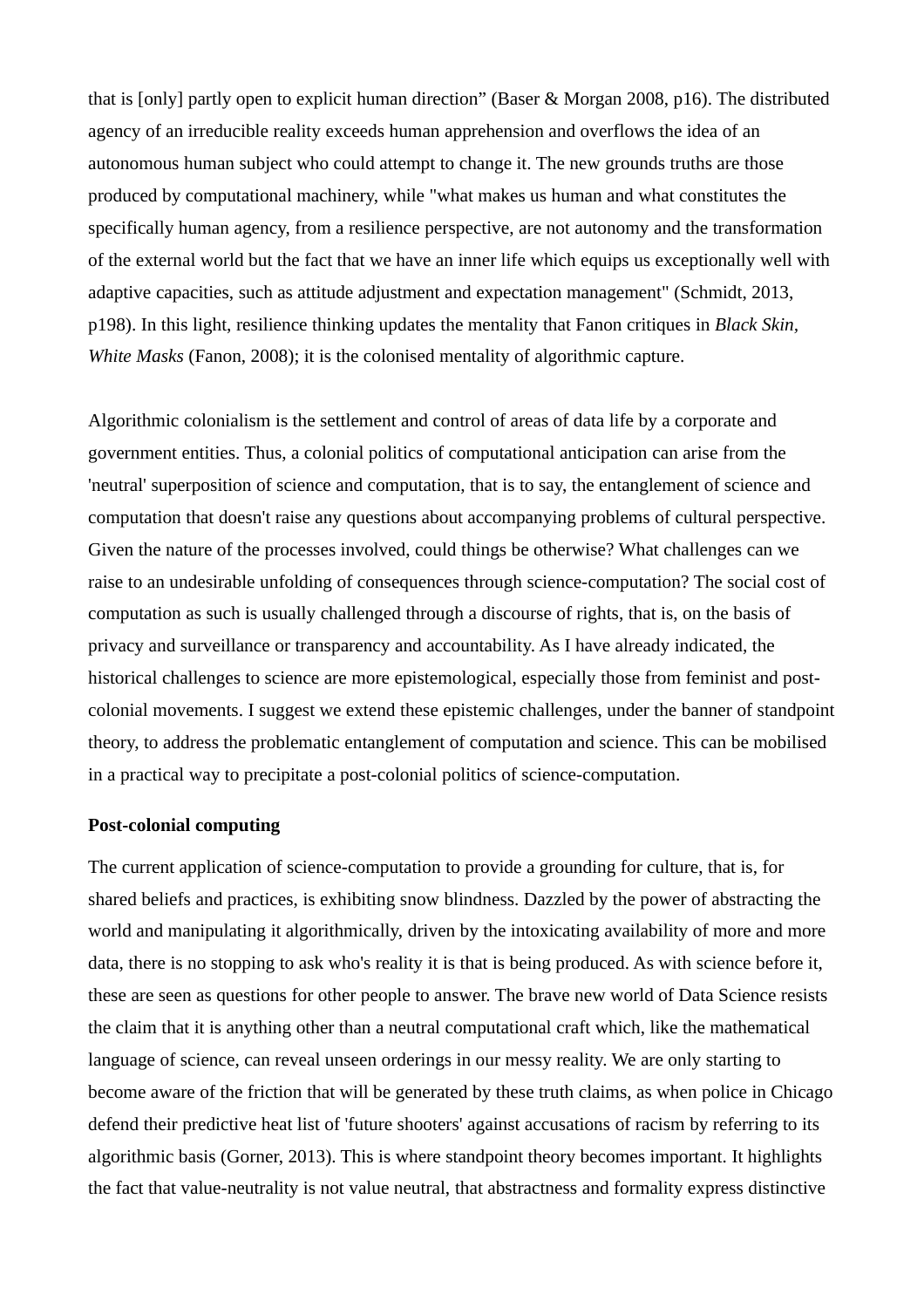cultural features not the absence of all culture. From a post-colonial point of view, claims for modern science as universal and objective are "a politics of disvaluing local concerns and knowledge, and legitimating outside experts" (Bandyopadhyay & Shiva, 1988). The sciencecomputation matrix is subject to the same post-Kuhnian assessment that the success or persistence of certain practices cannot be justified as a purely internal truth, but should acknowledge that the epistemic status of sciences and technologies are always socially negotiated.

Feminist and post-colonial critiques of science provide leverage on the entanglement of science and computation by offering a more nuanced approach to the idea of objectivity. Rather than making assumptions about a single universal objectivity, they recognise that the current scientific method is good at removing individual bias or problematic experimental results, but is unable to identify culture-wide assumptions that shape the selection of particular aspects of reality as significant and therefore particular theoretical models as 'truth'. This critique is known as standpoint epistemology, or standpoint theory (Harding, 1992). It is concerned with the way that assumptions, discursive frameworks and conceptual schemes generated by certain ways of life shape the way dominant groups think about both the natural world and about social relations, and the way those assumptions get baked in to the way everyone else gets to understand the world. As a response, standpoint theory follows Donna Haraway's call for a position that takes embodied responsibility, against the presentation of an objective and neutral view which is by it's own definition above, outside of, unlocated, and therefore can't be held to account (Haraway, 1988). Haraway argues for situated and embodied knowledges as the grounding for rational knowledge claims, and against the normal scientific 'view from nowhere', which she calls the trick of the God view. Standpoint theory suggests that positions of social and political disadvantage can actually become sites of analytical advantage because they are alert to the culture-wide assumptions that prevailing ideas of objectivity have missed. Identifying those assumptions doesn't have to undermine science, but can bring a stronger version of objectivity. Objectivity is strengthened by surrendering a claim to neutrality that hides the social history of science itself. I therefore believe that, as a general approach, standpoint epistemology is well suited to helping untangle the broader matrix of science and computation which is rolling out across society.

We are presented with foreclosures of the future across all scales; from grand narratives about the planet to Google's Prediction API (Google, 2015). The skeleton key to unlocking this forfeiture is not to abandon the benefits of computation but to change the kind of authority and objectivity being sought. This means, as standpoint theory recommends, "starting thought from marginalised lives" (Hirsh, Olson, & Harding, 1995, p193), whatever marginalised may mean in a given context. We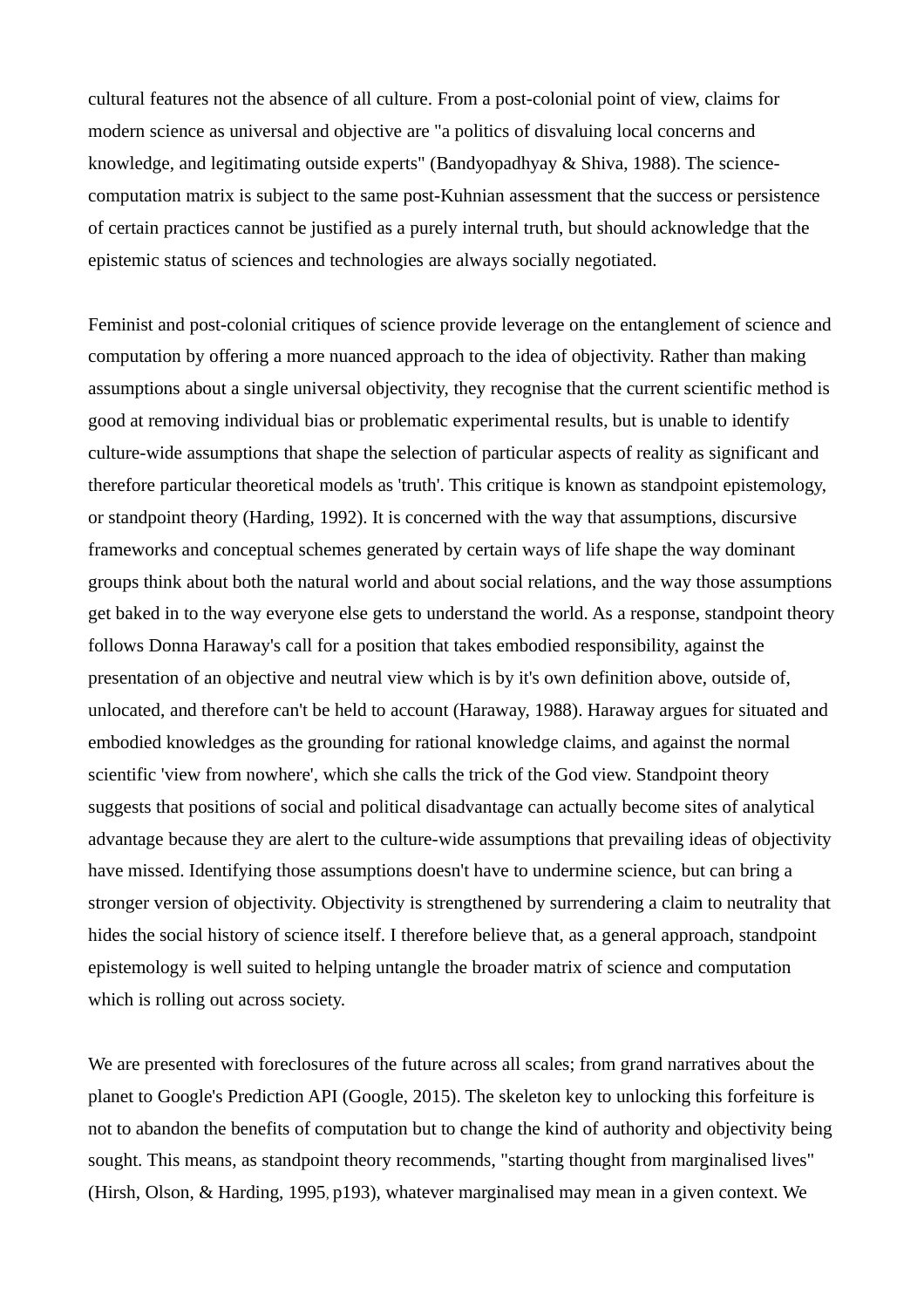need to ask in what ways our wonderful infrastructures of computation and collaboration can be regrounded in the lives they affect, rather than concealing their hegemonic tendencies by material and metaphorical distancing. Whether the computing of cloud circulation or the misleading idea of cloud computing, the mechanisms of computational anticipation need to be brought back to something that enables a democratised affect and agency. To get a glimpse of what this might mean in practice we can again draw a parallel with science, by examining the emerging field of citizen science.

The term citizen science marks out a contested territory. Some claiming the name are simply collecting data for experiments designed by scientists or participating in online crowdsourcing to scale scientific pattern recognition. In other projects, participants are involved in every step of the process, from framing research questions to collecting data to interpreting results and deciding on actions. These projects can be seen as applications of critical pedagogy to the practice of community science. That is, following Paulo Freire, the collective investigation of their conditions and the exploration of methods for changing them (Freire, 2000). These empirical projects are attentive to Donna Haraway's point about prosthetics; that we are already cyborgs in relation to our ways of knowing the world. It is in the intricacies of these visualization technologies in which we are embedded that we will find metaphors and means for understanding and intervening in the patterns of objectification in the world-that is, the patterns of reality for which we must be accountable. In these metaphors, we find means for appreciating simultaneously both the concrete, 'real' aspect and the aspect of semiosis and production in what we call scientific knowledge (Haraway, 1988, p589 ).

Recognising this embeddedness in technical ways of knowing, the wider question for a citizen science project is to ask what form of social recomposition becomes possible; what change in the production of knowledge of the physical world can also be, at the same time, a political formation.

I am suggesting, therefore, that a parallel movement of critical citizen computation is both possible and necessary. The invasion of all areas of life by algorithms claiming to know more than we do about what we want, or what we will do next, is in full swing. But algorithmic means themselves are becoming more accessible to citizens, and in forms that can be deterritorialising as much as territorialising (Deleuze & Guattari, 2004). A prototype of this algorithmic differentness is the blockchain, the technology behind bitcoin. Transactions can be trusted because of an algorithmic mechanism called 'proof of work' which is basically incorruptible because it is implemented through a cryptographic hashing function. The result are distributed, trustable records that don't require a centralised authority. However, the import of the blockchain for citizen computation doesn't rest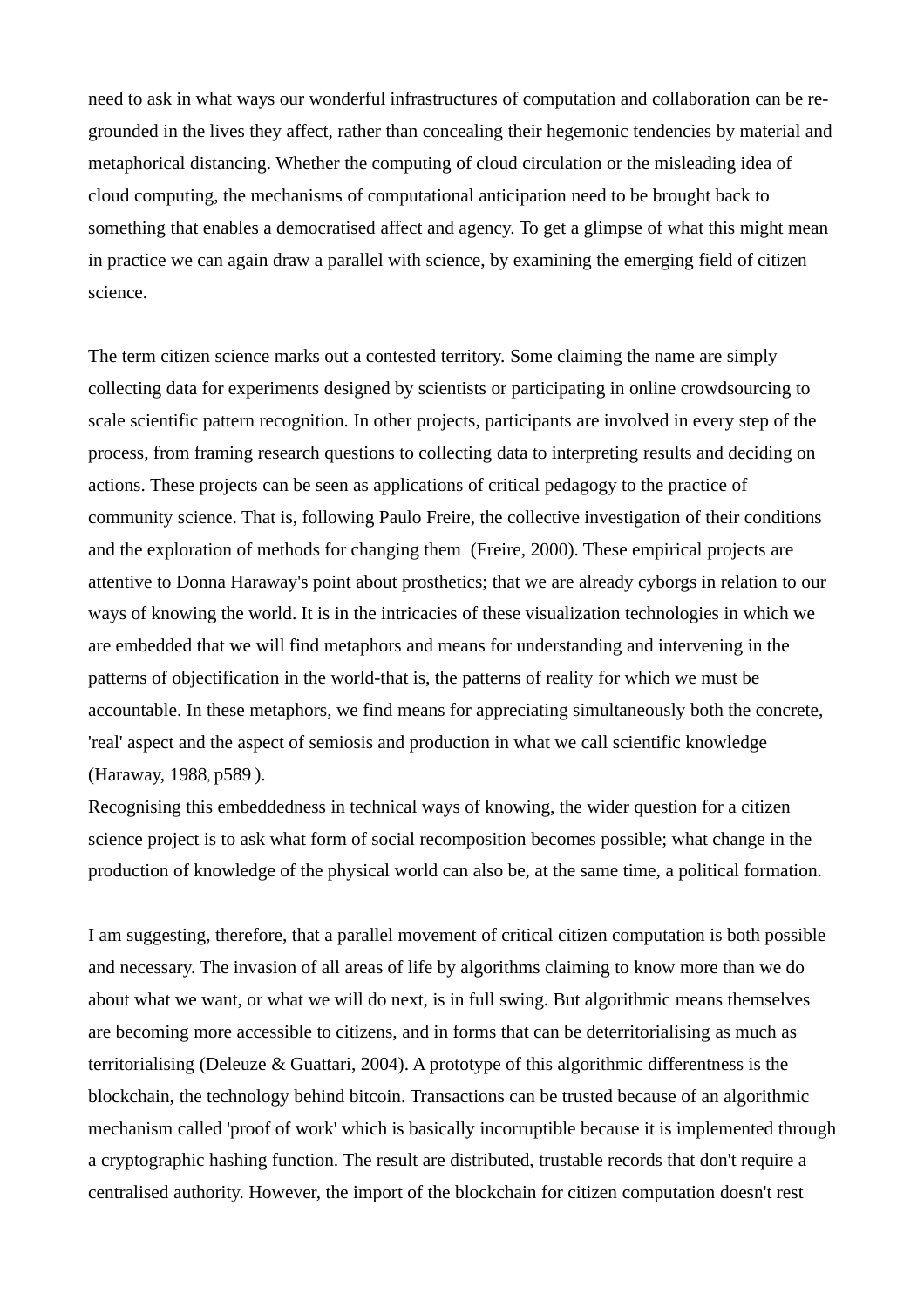only on the idea of trust. Like machine learning, the blockchain is a mechanism for pattern production that maps on to the social, but in different way. For one thing, it is a mechanism of data distribution rather than data concentration; rather than sucking in forms of social and scientific big data, the blockchain ledger is a permanent record maintained by a vast and distributed network of peers. As such, as a transparent and distributed base layer for encoding social rules, the blockchain addresses various collective action problems such as the so-called tragedy of the commons. Mackenzie writes about the unexplored social potential in the patterns of datamining, asking whether the functions that generate the data "might also diagram different forms of association". In the same way, algorithmic technologies like the blockchain may enable the rediscovery of forgotten non-market patterns. "Bitcoin is not really about the loss of power of a few governments, but about the possibility for many more people to experiment with the building of new constituencies" (Roio, 2013)

Looking backwards from the idea of the Anthropocene, we can see that to anticipate sustainability for a fragile planet it is necessary to extend science beyond strictly traditional methods. However, climate modelling has only extended science along the computation axis. If it had drawn more from proposals like Post-Normal Science (Funtowicz & Ravetz, 1993) it would have built-in the idea of reflection by extended stakeholder communities including, first and foremost, those directly affected by an issue. Such a model of science-computation would act as a restraint for its more feral cousins, resilience and algorithmic governance. Rather than accepting algorithms as agents of disempowerment, or as recapitulations of older colonial technologies, we can exploit the fact that the process of capture is not a closed one. An overlooked aspect of Philip Agre's capture model is his emphasis on de-capture, or different articulations. Agre points out that, as form of grammar, any capture model can be used to express a huge variety of sequences of meaning, including the concrete possibility for expressing alternatives. Within every assemblage is a latent general assembly, in the sense of the Occupy movement, and in the case of science-computation assemblages this democratic dimension is in urgent need of discovery.

# **Conclusions**

This paper has attempted to perform a stratigraphy of computational culture; not to claim a new epoch or even era of algorithmic governance, but to highlight a boundary layer of over-reliance on calculative anticipation. Computational prediction is a powerful tool, but it produces neither 'truth' nor 'good'. Thoughtlessly allowing it to become the grounding for our shared beliefs and practices, in other words our culture, is likely to return us to colonial patterns of relations.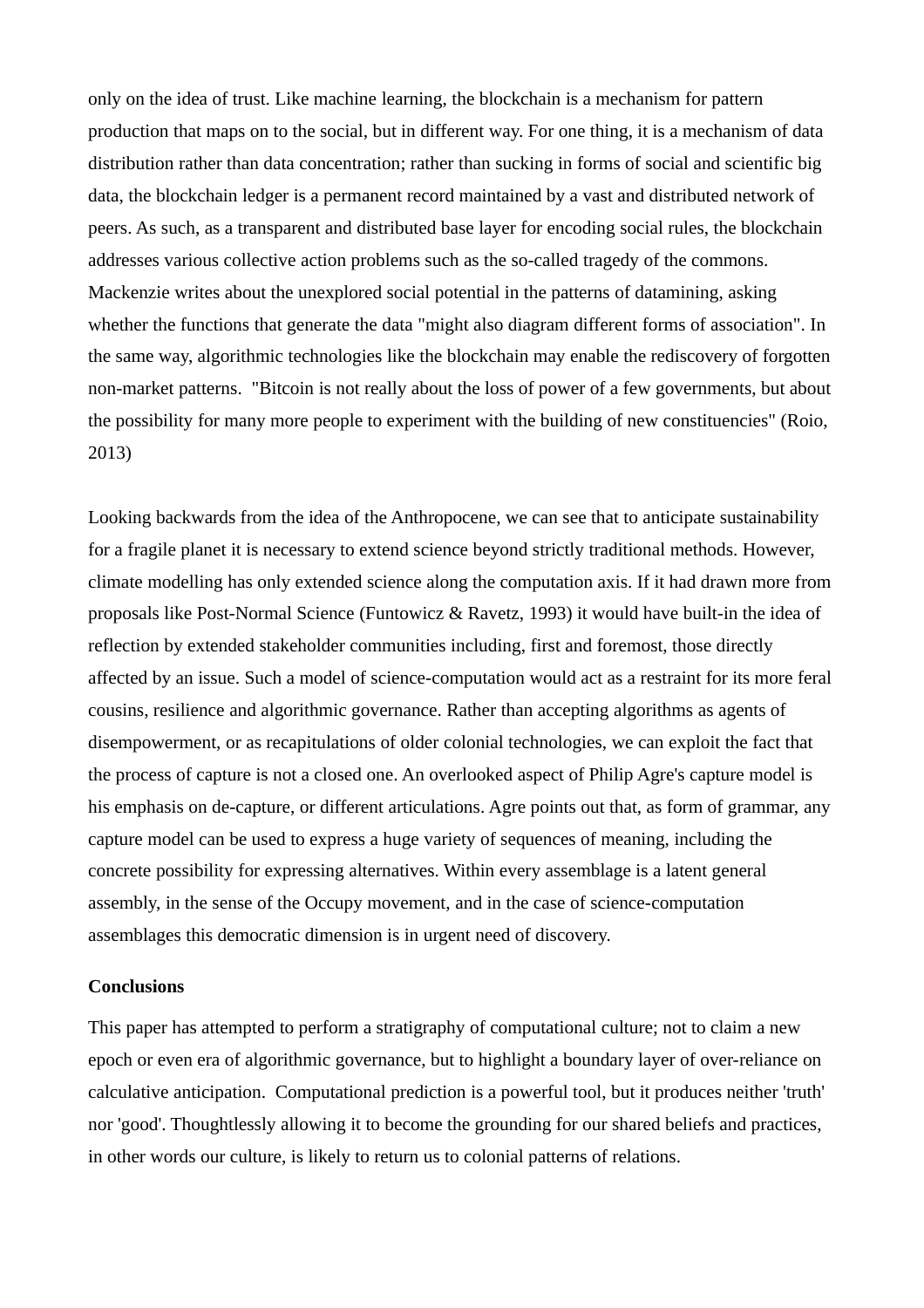In the General Circulation Models of climate change, virtual global systems are spun up from scratch without initial conditions or data until they settle in stable states; these become predictions of possible future worlds. They are, in their own way, are a vivid concresence of the technoscientific God view. That is not to say that those models are useless, that the climate isn't being changed by human intervention, that we don't have the makings of a crisis, or that we shouldn't intervene urgently. Rather the opposite. It is to call for a critique focused on the form with which the truth of change is established and the implications that brings, especially in terms of politics and (dis)empowerment. The 'distanced' mode of establishing truth through computation has spread to general society without any concomitant effort to develop a praxis, that is to say a reflective practice with an ethical disposition. The securitised modelling of social resilience to future crises, climate or otherwise, becomes active in the present as a driver of biopolitics. The new extractive data industries race to colonise every corner of our experience, othering us as datafied subjects, and seizing the future through predictive calculations and preemptive interventions. Abstraction has erased political agency.

This praxis will come through a subjectivity whose standpoint is a co-presence with the world. Faced with the idea of the Anthropocene there is "the possibility of infusing resilience narratives with intersubjectivity" (Powell, Larsen, & Bommel, 2014, p135), that is, a subjectivity that goes beyond a conception of humans contending with nature to a see ourselves simply as one species of persons in a pervasive field of reciprocating persons. The idea of intersubjective resilience proposes that "beyond the scientific realm, and within local contexts, there are a plethora of legitimate perspectives on global environmental change processes held by stakeholders. Rather than relying on reified scientific narratives, research should work to empower these perspectives and practices" (i*bid.*). However powerful our computational tools become, and however complex the narratives they underpin, they are not necessary for the sense of responsibility and accountability called forth by standpoint epistemology. We don't need computational prediction to know when life is out of balance. In 1977, at a time when computational climate modelling was still taking its first stumbling steps, a statement from the Haudenosaqunee (Iroquois) nation was delivered to the first United Nations Conference on Indigenous People in Geneva. Drafted by John Mohawk and approved by their Grand Council of Chiefs (Curl, n.d.) the 'Basic Call to Consciousness' articulates a world view that combines shared agency with deep responsibility. "The air is foul, the waters poisoned, the trees dying, the animals are disappearing. We think even the systems of weather are changing. Our ancient teaching warned us that if Man interfered with the Natural Laws, these things would come to be. When the last of the Natural Way of Life is gone, all hope for human survival will be gone with it" *A Basic Call to Consciousn*ess, 1978 (as cited in Mander, 1991, p191)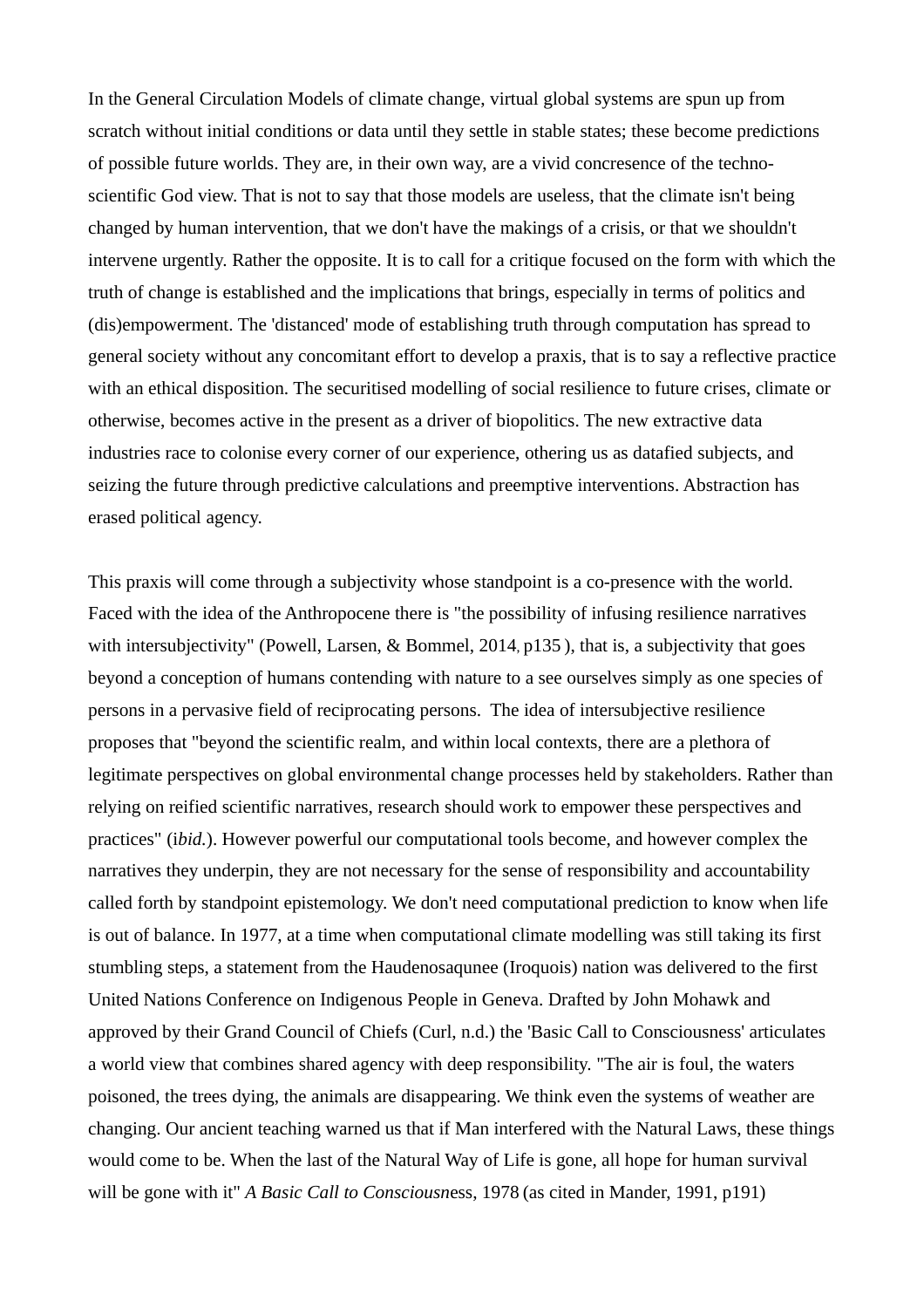Standpoint epistemology offers an alternative to computational colonialism. "A standpoint is not the same as a viewpoint or a perspective, for it requires both science and a political struggle" (Harding, 1998, p. 150). We need not just to critique entanglements of science and computation but to re-work them in to a post-colonial politics of both algorithms and atmospheres. Different approaches to science have shown us a way to intervene in the wider patterns of objectification in the world because "only partial perspective promises objective vision" (Haraway, 1988, p583), and this commitment to the messy ambiguities of the analogue signals the return of politics over algorithms and the subsumption of calculative prediction to the imaginative vision of social movements.

## **References:**

# *A Basic Call to Consciousness*

- Agre, P. E. (1994). Surveillance and capture: Two models of privacy. *The Information Society*, *10*(2), 101–127. http://doi.org/10.1080/01972243.1994.9960162
- Bandyopadhyay, J., & Shiva, V. (1988). Science and Control: Natural Resources andtheir Exploitation. In Z. Sardar (Ed.), *The Revenge of Athena: Science, Exploitation and the ThirdWorld* (pp. 213–34). London: Mansell.
- Baser, H., & Morgan, P. (2008). Capacity, change and performance: Study report. Maastricht (The Netherlands): European Centre for Development Policy Management.
- Bergstein, B. (2007, March 20). Fortran creator John Backus dies. Retrieved 21 March 2016, from http://www.nbcnews.com/id/17704662/ns/technology\_and\_sciencetech\_and\_gadgets/t/fortran-creator-john-backus-dies/
- Bielsa, A. (2011, December 27). Smart City project in Salamanca to monitor Air Quality and Urban Traffic with Waspmote. Retrieved 21 March 2016, from http://www.libelium.com/Smart\_City\_Air\_Quality\_Urban\_Traffic\_Waspmote/
- Brown, M. S. (2016, February 25). Kids Endangered By Predictive Analytics? Child Advocate Says Yes. Retrieved 24 March 2016, from http://www.forbes.com/sites/metabrown/2016/02/25/kids-endangered-by-predictiveanalytics-child-advocate-says-yes/
- Brown, T. (2014, August 18). Calling recent human history 'Anthropocene' won't help us solve the problems we face. Retrieved 18 February 2016, from http://theconversation.com/calling-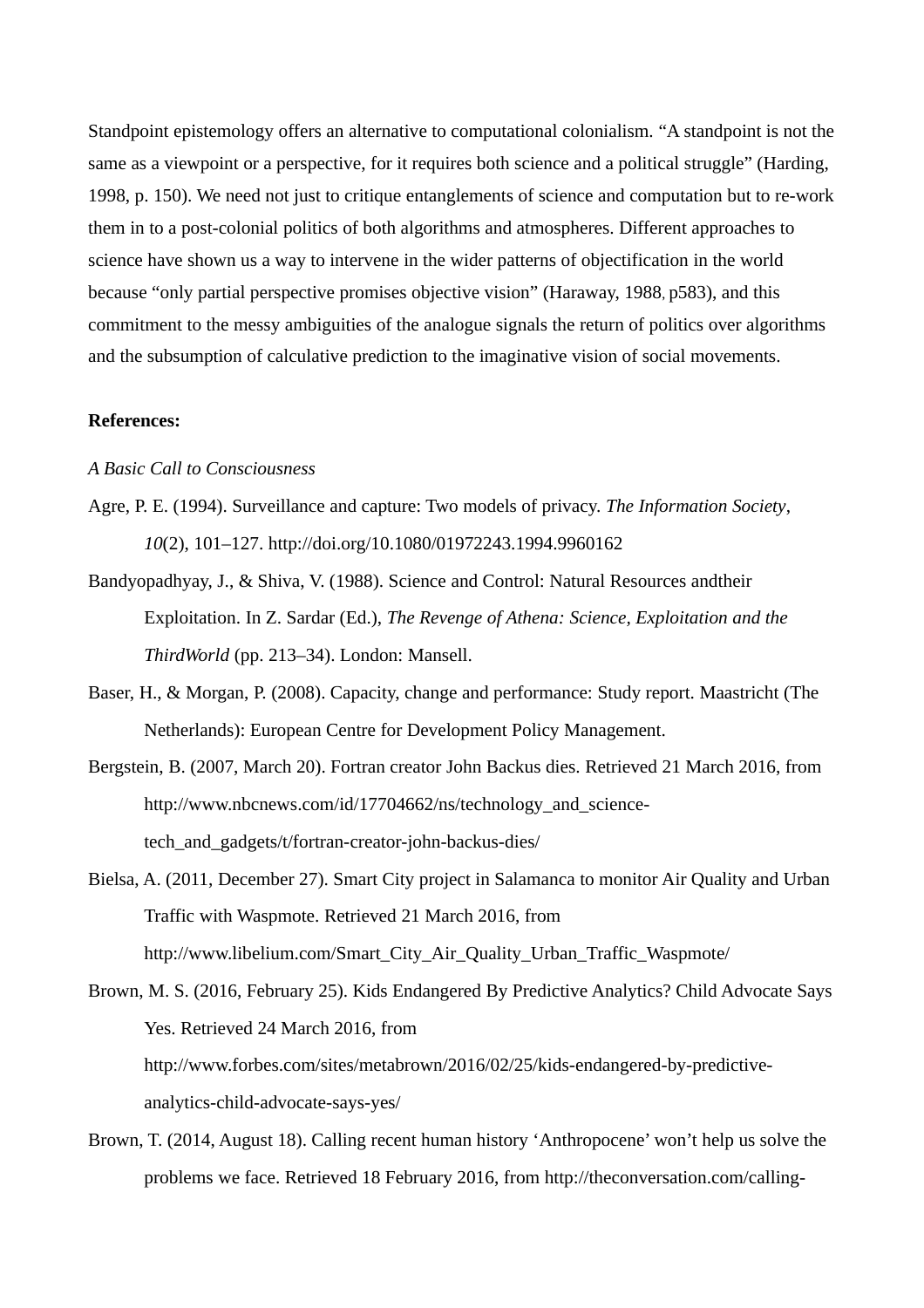recent-human-history-anthropocene-wont-help-us-solve-the-problems-we-face-30387

- Crutzen, P. J., & Birks, J. W. (1982). The Atmosphere after a Nuclear War: Twilight at Noon. *Ambio*, *11*(2/3), 114–125.
- Crutzen, P. J., & Stoermer., E. F. (2000). The Anthropocene. *International Geosphere-Biosphere Programme 'Global Change Newsletter'*, (41), 17–18.
- Curl, J. (n.d.). Archives of Indigenous Peoples Day. Retrieved 8 May 2016, from http://ipdpowwow.org/Archives\_1.html
- Dalby, S. (2013). Biopolitics and climate security in the Anthropocene. *Geoforum*, *49*, 184–192. http://doi.org/10.1016/j.geoforum.2013.06.013

Deleuze, G. (1992). Postscript on the Societies of Control. *October*, *59*, 3–7.

- Deleuze, G., & Guattari, F. (2004). *Anti-Oedipus* (New edition). Continuum International Publishing Group Ltd.
- Edwards, P. N. (2012). Entangled histories: Climate science and nuclear weapons research. *Bulletin of the Atomic Scientists*, *68*(4), 28–40. http://doi.org/10.1177/0096340212451574
- Edwards, P. N. (2013). *A Vast Machine: Computer Models, Climate Data, and the Politics of Global Warming*. Cambridge, Mass.: The MIT Press.
- Fanon, F. (2008). *Black Skin, White Masks New Edition* (New edition edition). New York; Berkeley, Calif.: Pluto Press.
- Forensic Architecture (Ed.). (2014). *Forensis: The Architecture of Public Truth*. Berlin: Sternberg Press.
- Foucault, M. (2008). *The Birth of Biopolitics: Lectures at the College de France, 1978-1979*. (M. Senellart, A. I. Davidson, A. Fontana, & F. Ewald, Eds., G. Burchell, Trans.). Basingstoke England ; New York: Palgrave Macmillan.

Freire, P. (2000). *Pedagogy of the oppressed*. Continuum International Publishing Group.

- Funtowicz, S. O., & Ravetz, J. R. (1993). Science for the post-normal age. *Futures*, *25*(7), 739–755. http://doi.org/10.1016/0016-3287(93)90022-L
- Galison, P. (2001). *War against the Center*. Grey Room, (4), 7–33; The MIT Press
- Google. (2015, November 30). Getting Started with the Prediction API. Retrieved 22 March 2016, from https://cloud.google.com/prediction/docs/getting-started

Gorner, J. (2013, August 21). Chicago police use heat list as strategy to prevent violence. Retrieved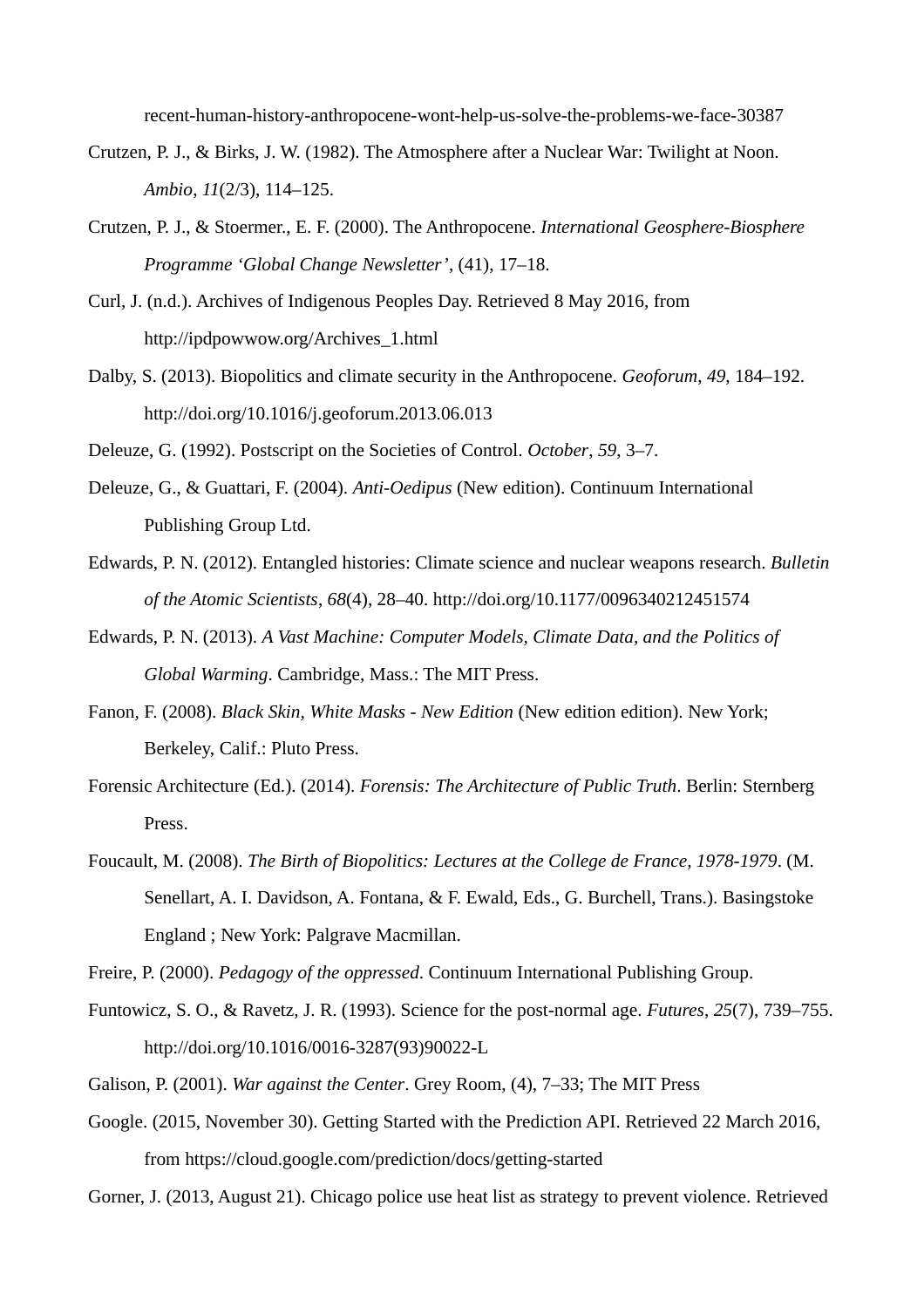2 May 2014, from http://articles.chicagotribune.com/2013-08-21/news/ct-met-heat-list-20130821\_1\_chicago-police-commander-andrew-papachristos-heat-list

Govt halts abuse prediction study. (2015, July 30). *From Nine to Noon*. Radio New Zealand. Retrieved from

http://www.radionz.co.nz/national/programmes/ninetonoon/audio/201764456/govt-haltsabuse-prediction-study

- Griggs, J. (2013, February 6). Why we're building a  $\epsilon$ 1 billion model of a human brain. Retrieved from https://www.newscientist.com/article/mg21729036-800-why-were-building-a-1 billion-model-of-a-human-brain/
- Haraway, D. (1988). Situated Knowledges: The Science Question in Feminism and the Privilege of Partial Perspective. *Feminist Studies*, *14*(3), 575–599. http://doi.org/10.2307/3178066
- Harding, S. (1992). Rethinking Standpoint Epistemology: What Is 'Strong Objectivity'? *The Centennial Review*, *36*(3), 437–470.
- Harding, S. (1998). *Is Science Multicultural?: Postcolonialisms, Feminisms, and Epistemologies* (1st edition). Bloomington, Ind: Indiana University Press.
- Hayles, N. K. (2001). Desiring Agency: Limiting Metaphors and Enabling Constraints in Dawkins and Deleuze/Guattari. *SubStance*, *30*(1), 144–159. http://doi.org/10.1353/sub.2001.0007
- Hirsh, E., Olson, G. A., & Harding, S. (1995). Starting from Marginalized Lives: A Conversation with Sandra Harding. *JAC*, *15*(2), 193–225.
- Hollands, R. G. (2008). Will the real smart city please stand up? *City*, *12*(3), 303–320. http://doi.org/10.1080/13604810802479126
- Holling, C. S. (1973). Resilience and Stability of Ecological Systems. *Annual Review of Ecology and Systematics*, *4*, 1–23.
- Keddell, E. (2015). The ethics of predictive risk modelling in the Aotearoa/New Zealand child welfare context: Child abuse prevention or neo-liberal tool? *Critical Social Policy*, *35*(1), 69–88. http://doi.org/10.1177/0261018314543224
- Kobie, N. (2016, January 29). Why algorithms need to be accountable (Wired UK). Retrieved 21 March 2016, from http://www.wired.co.uk/news/archive/2016-01/29/make-algorithmsaccountable

Kuhn, T. S. (1996). *The Structure of Scientific Revolutions* (New ed of 3 Revised ed edition).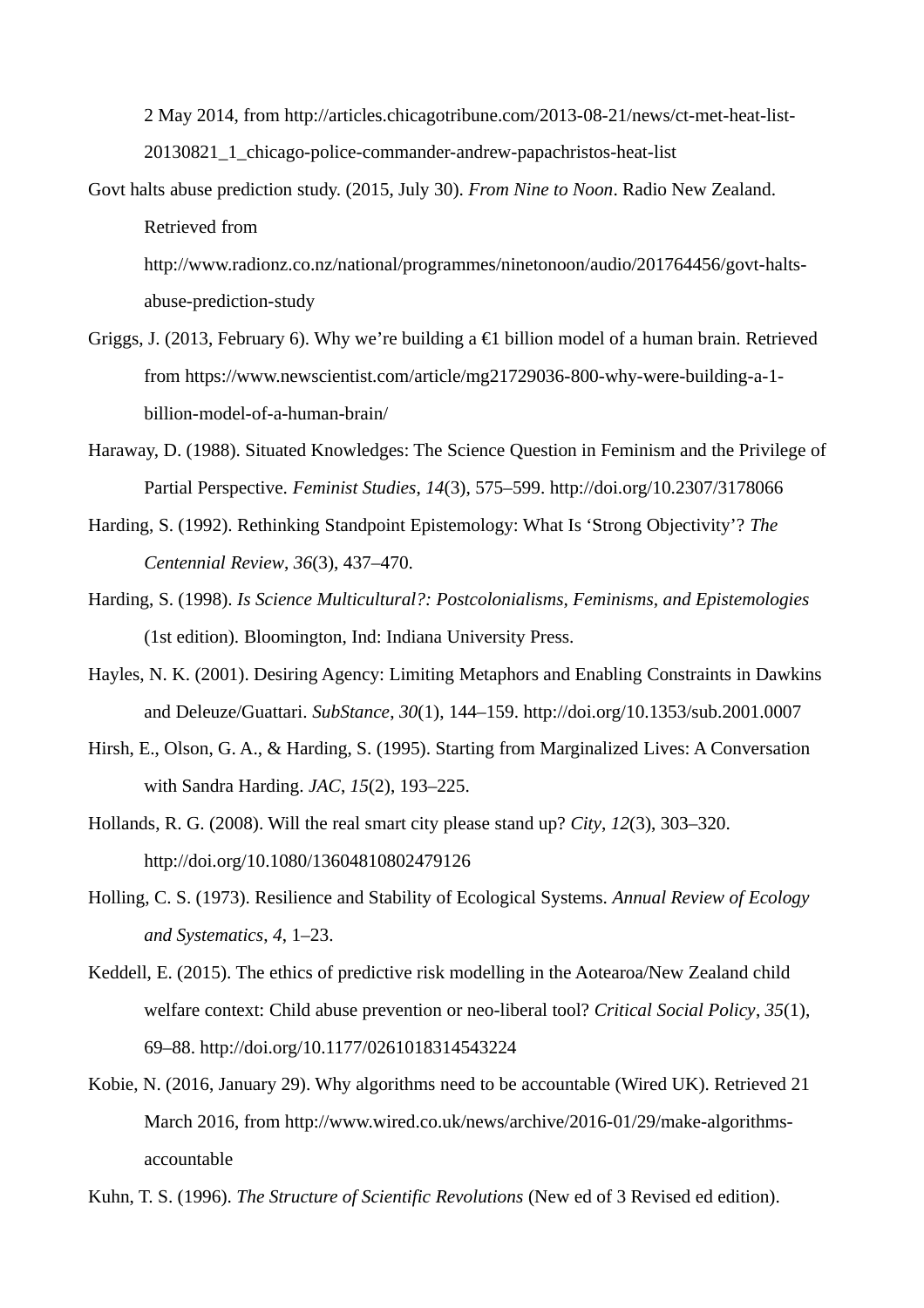Chicago, IL: University of Chicago Press.

Levins, R., & Lewontin, R. C. (2009). *The Dialectical Biologist*. Aakar Books.

- Mander, J. (1991). In the absence of the sacred: The Failure of technology and the survival of Indian Nations. Berkeley: University of California Press
- Magsino, S. L. (2009). *Applications of Social Network Analysis for Building Community Disaster Resilience: Workshop Summary*. Washington, D.C.: National Academies Press. Retrieved from http://www.nap.edu/catalog/12706
- Massumi, B. (2005). The Future Birth of the Affective Fact. In *Scribd*. Retrieved from https://www.scribd.com/doc/242453979/Affective-Fact-Massumi
- Mayer-Schonberger, V., & Cukier, K. (2013). *Big Data: A Revolution That Will Transform How We Live, Work and Think*. London: John Murray.
- McClellan, J. E., & Regourd, F. (2000). The Colonial Machine: French Science and Colonization in the Ancien Regime. *Osiris*, *15*, 31–50.
- McQuillan, D. (2015). Algorithmic states of exception. *European Journal of Cultural Studies*, *18*(4- 5), 564–576. http://doi.org/10.1177/1367549415577389
- Metropolis, N. (1987). The beginning of the Monte Carlo method. *Los Alamos Science*, (15.584), 125–130.
- Mirsky, S. (2012, February 15). The Coming Entanglement: Bill Joy and Danny Hillis. Retrieved 21 March 2016, from http://www.scientificamerican.com/podcast/episode/the-comingentanglement-bill-joy-an-12-02-15/
- Morozov, E. (2013, January 30). Your Social Networking Credit Score. *Slate*. Retrieved from http://www.slate.com/articles/technology/future\_tense/2013/01/wonga\_lenddo\_lendup\_big data and social networking banking.html
- Napolitano, J. (2010, September 10). Remarks as Prepared by Secretary Napolitano to New York City First Responders. Retrieved 13 August 2016, from https://www.dhs.gov/news/2010/09/10/remarks-prepared-secretary-napolitano-new-yorkcity-first-responders
- Nestler, G. (2014). Mayhem in Mahwah The Case of the Flash Crash; or, Forensic Reperformance In Deep Time. In *Forensis: The Architecture of Public Truth*. Sternberg Press.
- Ng, A. (2016). Machine Learning Stanford University. Retrieved 24 March 2016, from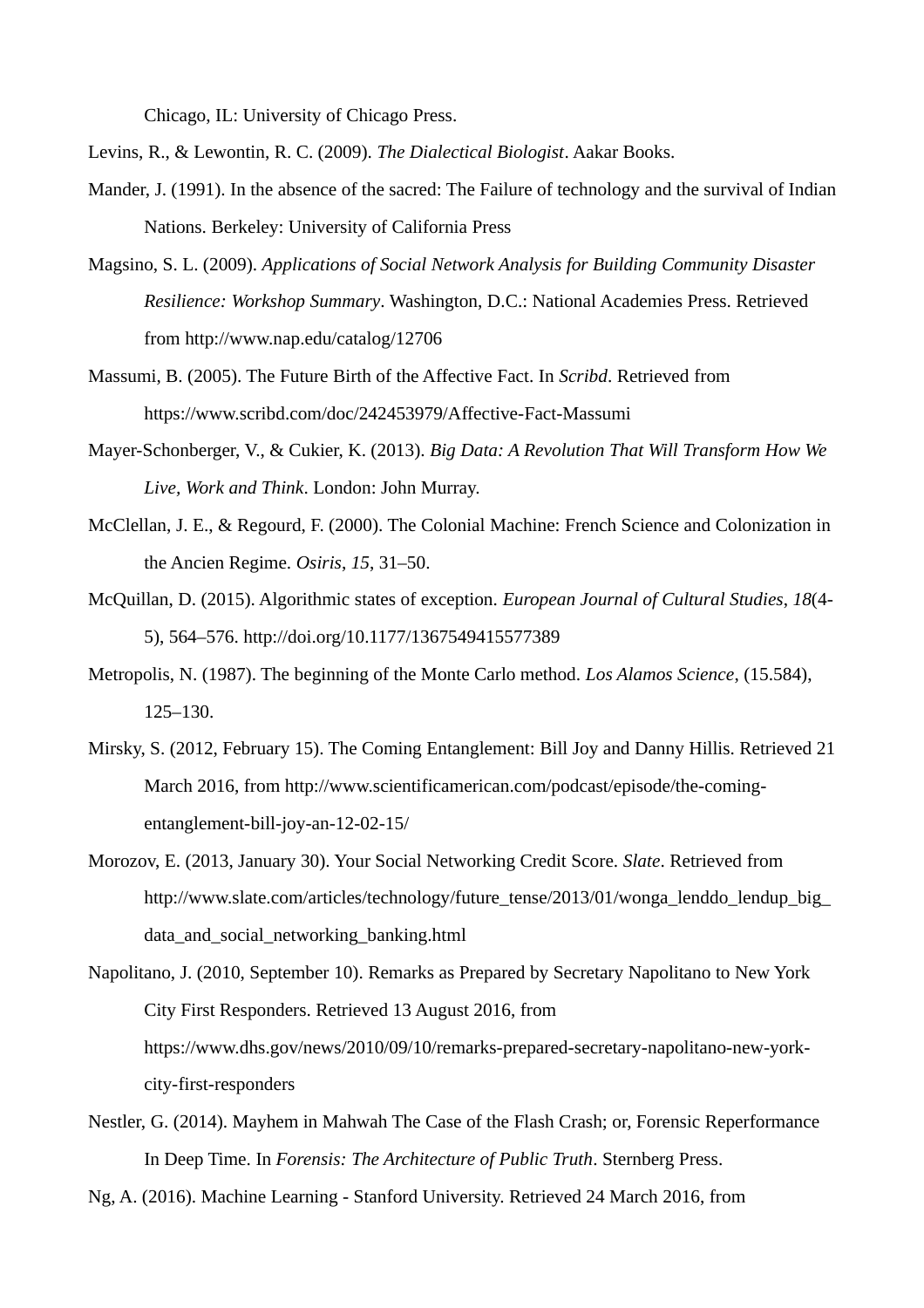https://www.coursera.org/learn/machine-learning/

- Powell, N. S., Larsen, R. K., & Bommel, S. van. (2014). Meeting the 'Anthropocene' in the context of intractability and complexity: infusing resilience narratives with intersubjectivity. *Resilience*, *2*(3), 135–150. http://doi.org/10.1080/21693293.2014.948324
- PredPol. (2015). Predict Crime | Predictive Policing Software. Retrieved 6 October 2015, from http://www.predpol.com/
- Roio, D. J. (2013, April 6). Bitcoin\_end\_of\_taboo\_on\_money.pdf. Retrieved 12 November 2015, from https://jaromil.dyne.org/writings-files/Bitcoin\_end\_of\_taboo\_on\_money.pdf
- Rosenblat, A., & Stark, L. (2015). *Uber's Drivers: Information Asymmetries and Control in Dynamic Work* (SSRN Scholarly Paper No. ID 2686227). Rochester, NY: Social Science Research Network. Retrieved from http://papers.ssrn.com/abstract=2686227
- Schmidt, J. (2013). The empirical falsity of the human subject: new materialism, climate change and the shared critique of artifice. *Resilience*, *1*(3), 174–192. http://doi.org/10.1080/21693293.2013.837241
- Scourse, J. (2016, January 14). Enough 'Anthropocene' nonsense we already know the world is in crisis. Retrieved 18 February 2016, from http://theconversation.com/enough-anthropocenenonsense-we-already-know-the-world-is-in-crisis-43082
- Silverman, R. E., & Waller, N. (2015, March 13). The Algorithm That Tells the Boss Who Might Quit. *Wall Street Journal*. Retrieved from http://www.wsj.com/articles/the-algorithm-thattells-the-boss-who-might-quit-1426287935
- Sims, B. (2010, December 19). Resilience and Homeland Security: Patriotism, Anxiety, and Complex System Dynamics. Retrieved from http://limn.it/resilience-and-homeland-securitypatriotism-anxiety-and-complex-system-dynamics/
- United States Department of Homeland Security. (2010). 2010 Quadrennial Homeland Security Review (QHSR). Retrieved 23 March 2016, from https://www.dhs.gov/publication/2010 quadrennial-homeland-security-review-qhsr
- Vaithianathan, R. (2012, September). Vulnerable Children Can administrative data be used to identify children at risk of adverse outcomes? - Ministry of Social Development. MSD. Retrieved from http://www.msd.govt.nz/about-msd-and-our-work/publicationsresources/research/vulnerable-children/index.html